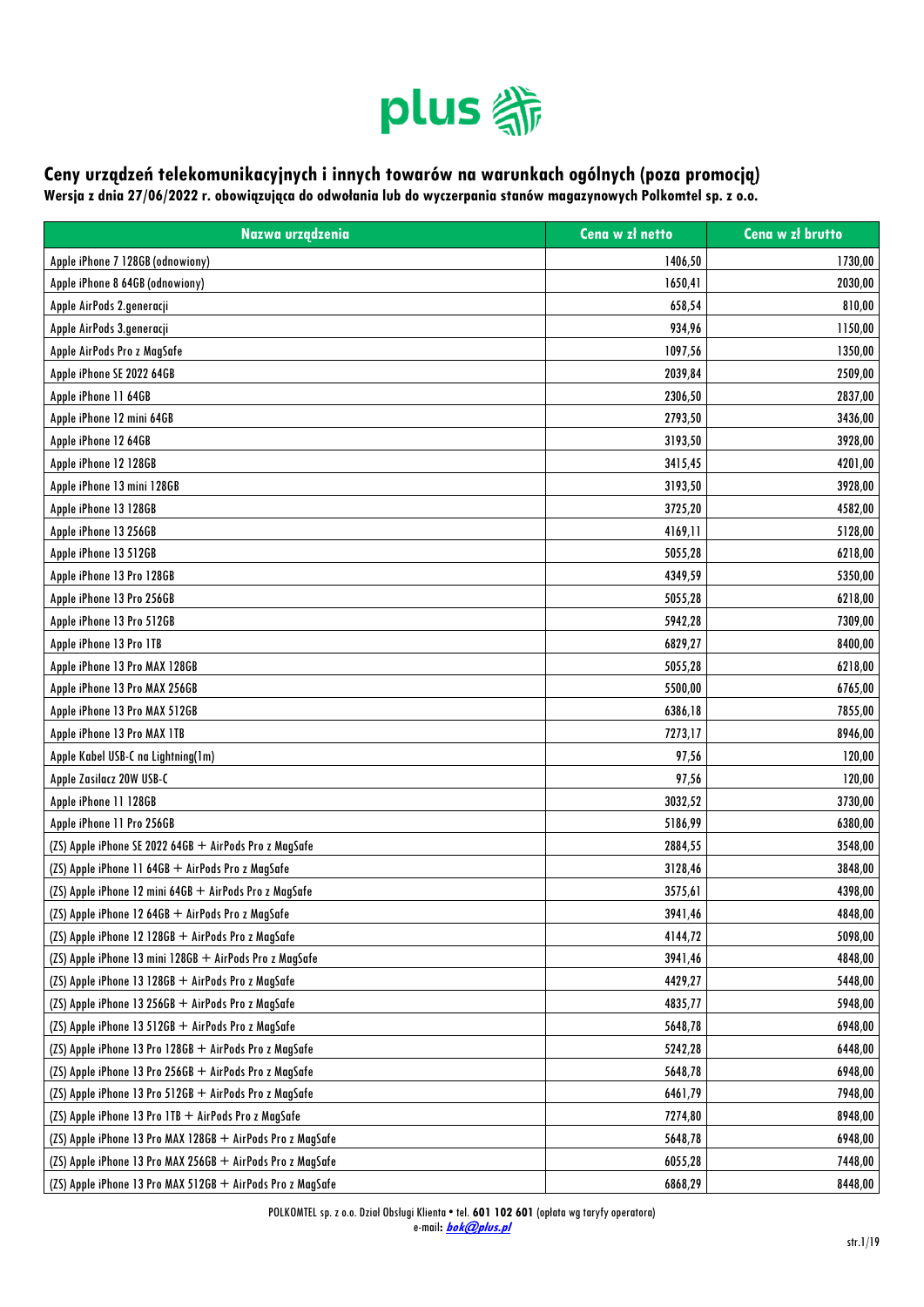| Nazwa urządzenia                                         | Cena w zł netto | Cena w zł brutto |
|----------------------------------------------------------|-----------------|------------------|
| (ZS) Apple iPhone 13 Pro MAX 1TB + AirPods Pro z MagSafe | 7681,30         | 9448,00          |
| DOOGEE S40                                               | 430,89          | 530,00           |
| <b>Fiat F500-F85</b>                                     | 1463,41         | 1800,00          |
| <b>Fiat F500-F10</b>                                     | 1707,32         | 2100,00          |
| Głośnik mobilny Huawei AM08                              | 89,43           | 110,00           |
| Hammer 5 Smart                                           | 325,20          | 400,00           |
| <b>HAMMER Smart Watch</b>                                | 308,94          | 380,00           |
| <b>HAMMER Blade 3</b>                                    | 1081,30         | 1330,00          |
| <b>HTC Wireless Earbuds</b>                              | 186,99          | 230,00           |
| HTC $U12+$                                               | 1650,41         | 2030,00          |
| <b>HUAWEI Mate 20 Dual SIM</b>                           | 1081,30         | 1330,00          |
| <b>HUAWEI Mate 20 Lite Dual SIM</b>                      | 1000,00         | 1230,00          |
| HUAWEI Mate 30 PRO 256GB                                 | 2463,41         | 3030,00          |
| HUAWEI Mate 40 Pro 5G                                    | 3276,42         | 4030,00          |
| HUAWEI Mate Xs 512GB 5G                                  | 3252,03         | 4000,00          |
| <b>HUAWEI Mini Speaker</b>                               | 80,49           | 99,00            |
| HUAWEI Mini Speaker 2 pack                               | 161,79          | 199,00           |
| Huawei Nova 5T                                           | 593,50          | 730,00           |
| HUAWEI Nova 8i 128GB                                     | 1341,46         | 1650,00          |
| HUAWEI Nova 9 128GB                                      | 1504,07         | 1850,00          |
| HUAWEI Nova 9 SE 8/128GB                                 | 1260,16         | 1550,00          |
| <b>HUAWEI P smart 2021 128GB</b>                         | 398,37          | 490,00           |
| HUAWEI P Smart 2021 NFC 128GB                            | 430,89          | 530,00           |
| <b>HUAWEI P Smart PRO</b>                                | 674,80          | 830,00           |
| Huawei P Smart Z                                         | 512,20          | 630,00           |
| Huawei P30 Lite                                          | 796,75          | 980,00           |
| Huawei P30                                               | 1487,80         | 1830,00          |
| Huawei P30 PRO                                           | 2056,91         | 2530,00          |
| HUAWEI P30 Pro 128GB                                     | 1813,01         | 2230,00          |
| <b>HUAWEI P40 128GB 5G</b>                               | 1894,31         | 2330,00          |
| <b>HUAWEI P40 PRO 256GB 5G</b>                           | 2463,41         | 3030,00          |
| HUAWEI P40 Lite 128GB                                    | 593,50          | 730,00           |
| HUAWEI P40 Lite 128GB 5G                                 | 837,40          | 1030,00          |
| <b>HUAWEI P50 Pro</b>                                    | 3495,93         | 4300,00          |
| HUAWEI P50 Pocket 8/256GB                                | 5203,25         | 6400,00          |
| <b>HUAWEI PowerBank CP07</b>                             | 81,30           | 100,00           |
| <b>HUAWEI Y5 2019</b>                                    | 308,94          | 380,00           |
| HUAWEI Y5p 32GB                                          | 308,94          | 380,00           |
| <b>HUAWEI Y6s</b>                                        | 227,64          | 280,00           |
| HUAWEI Y6p 64GB                                          | 349,59          | 430,00           |
| Instax mini 9                                            | 308,94          | 380,00           |
| iOxy Kask Smart SS Two 55-59cm                           | 414,63          | 510,00           |
| iOxy Kask BT SS One 58-62cm                              | 284,55          | 350,00           |
| iOxy Kask Bluetooth SS One 54-58cm                       | 284,55          | 350,00           |
| JBL Głośnik Mobilny Link Portable                        | 512,20          | 630,00           |
| JBL Tune 660NC                                           | 406,50          | 500,00           |
| Lenovo T1S Pro Robot sprzątający                         | 1788,62         | 2200,00          |
| LG G8s ThinQ                                             | 1243,90         | 1530,00          |
| LG G8X ThinQ                                             | 1894,31         | 2330,00          |
|                                                          |                 |                  |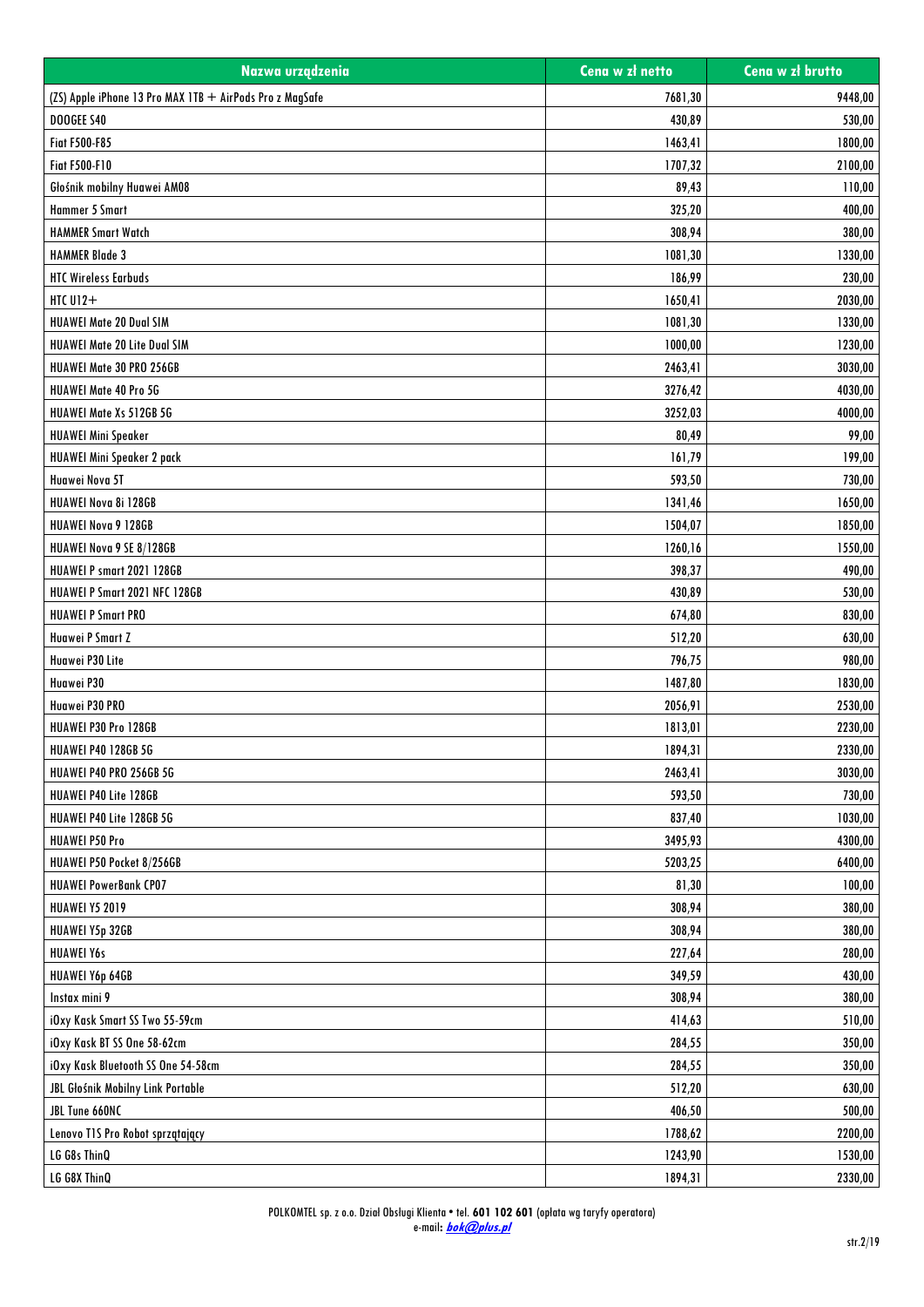| Nazwa urządzenia                      | Cena w zł netto | Cena w zł brutto |
|---------------------------------------|-----------------|------------------|
| <b>LG K22</b>                         | 349,59          | 430,00           |
| <b>LG K40</b>                         | 308,94          | 380,00           |
| <b>LG K40s</b>                        | 308,94          | 380,00           |
| <b>LG K41S</b>                        | 430,89          | 530,00           |
| <b>LG K42</b>                         | 430,89          | 530,00           |
| <b>LG K50</b>                         | 390,24          | 480,00           |
| <b>LG K50S</b>                        | 471,54          | 580,00           |
| <b>LG K51S</b>                        | 471,54          | 580,00           |
| <b>LG K52</b>                         | 674,80          | 830,00           |
| <b>LG K61</b>                         | 878,05          | 1080,00          |
| <b>LG TONE Free HBS-FN4</b>           | 186,99          | 230,00           |
| LG UHD Smart 4K 49" 49UN711C          | 1138,21         | 1400,00          |
| LG V40 ThinQ                          | 2056,91         | 2530,00          |
| <b>LG VELVET</b>                      | 1894,31         | 2330,00          |
| <b>LG VELVET Dual Screen</b>          | 2869,92         | 3530,00          |
| LG Wing 5G                            | 3804,88         | 4680,00          |
| LG XBoom Go PL2                       | 80,49           | 99,00            |
| Ładowarka samochodowa 2xUSB CC181     | 39,84           | 49,00            |
| Ładowarka samochodowa USB/USB-C BK919 | 47,97           | 59,00            |
| Microsoft Xbox Series S 512GB         | 1463,41         | 1800,00          |
| Maxcom Comfort MM36D 3G               | 146,34          | 180,00           |
| Maxcom Classic MM330 3G               | 268,29          | 330,00           |
| Maxcom Classic MM334 4G               | 268,29          | 330,00           |
| <b>Maxcom Comfort MM751</b>           | 211,38          | 260,00           |
| Maxcom Comfort MM826 3G               | 300,81          | 370,00           |
| Maxcom Comfort MM831 3G               | 268,29          | 330,00           |
| Maxcom Fit FW 42                      | 243,90          | 300,00           |
| Maxcom Fit FW 45 Aurum 2              | 203,25          | 250,00           |
| Maxcom MS459 Harmony                  | 268,29          | 330,00           |
| Maxcom MS571 Strong                   | 552,85          | 680,00           |
| Maxcom MS572 Strong                   | 666,67          | 820,00           |
| Maxcom Strong MM917 3G                | 268,29          | 330,00           |
| Motorola Moto E6 Play                 | 349,59          | 430,00           |
| Motorola Moto E6 Plus                 | 430,89          | 530,00           |
| Motorola moto e7                      | 430,89          | 530,00           |
| Motorola moto e20                     | 406,50          | 500,00           |
| motorola moto e32s 3/32GB             | 650,41          | 800,00           |
| Motorola MOTO XT220                   | 126,02          | 155,00           |
| Motorola edge 20 lite 5G              | 1528,46         | 1880,00          |
| Motorola edge 20 5G                   | 2056,91         | 2530,00          |
| Motorola Edge                         | 1650,41         | 2030,00          |
| Motorola edge 20 Pro 5G               | 2951,22         | 3630,00          |
| motorola moto g22 4/64GB              | 756,10          | 930,00           |
| motorola edge 30 5G 8/128GB           | 1910,57         | 2350,00          |
| Motorola edge 30 Pro 5G 256GB         | 3333,33         | 4100,00          |
| Motorola edge 30 Pro 5G 256GB + rysik | 3495,93         | 4300,00          |
| Motorola Escape 220                   | 104,88          | 129,00           |
| Motorola moto g30                     | 674,80          | 830,00           |
|                                       |                 |                  |
| Motorola moto g50 5G                  | 674,80          | 830,00           |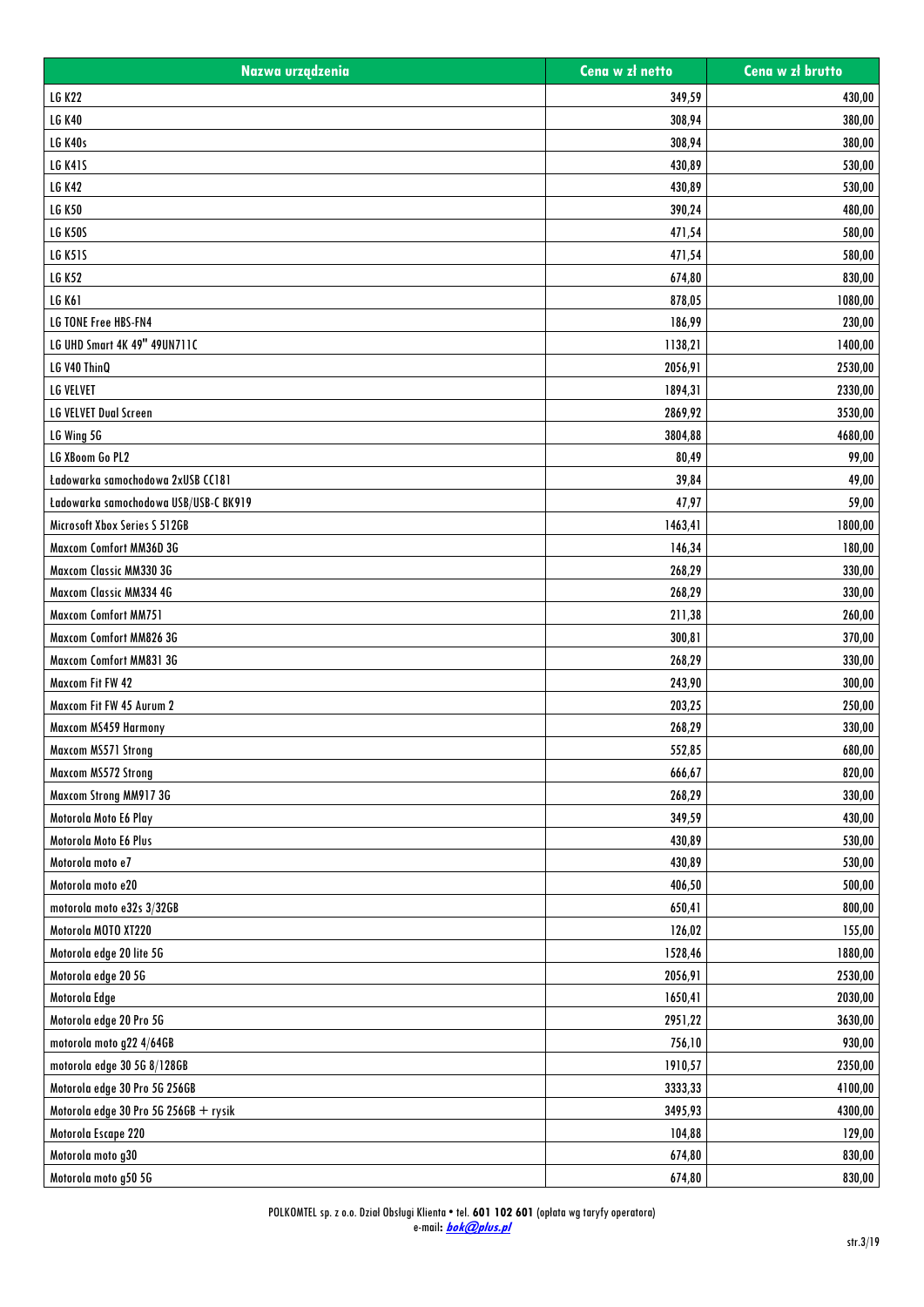| Nazwa urządzenia                          | Cena w zł netto | Cena w zł brutto |
|-------------------------------------------|-----------------|------------------|
| Motorola moto g51 5G                      | 1016,26         | 1250,00          |
| Motorola moto g71 5G                      | 1260,16         | 1550,00          |
| motorola moto g82 5G 6/128GB              | 1382,11         | 1700,00          |
| Motorola moto g100 5G                     | 1569,11         | 1930,00          |
| Motorola moto g200 5G 128GB               | 1829,27         | 2250,00          |
| Motorola Moto G 5G                        | 837,40          | 1030,00          |
| Motorola Moto G 5G 128 GB                 | 1162,60         | 1430,00          |
| Motorola moto g 5G plus                   | 1081,30         | 1330,00          |
| Motorola Moto G7 Play                     | 349,59          | 430,00           |
| Motorola Moto G7 Plus                     | 756,10          | 930,00           |
| Motorola Moto G8 Plus                     | 512,20          | 630,00           |
| Motorola Moto G9 Play + motobuds          | 674,80          | 830,00           |
| <b>Motorola One Action</b>                | 512,20          | 630,00           |
| Motorola One Fusion+                      | 593,50          | 730,00           |
| Motorola One Vision                       | 512,20          | 630,00           |
| Motorola One Zoom                         | 837,40          | 1030,00          |
| Motorola Razr 5G                          | 4495,93         | 5530,00          |
| Motus Scooty 8,5                          | 1162,60         | 1430,00          |
| Motus Scooty 8.5 Power                    | 1650,41         | 2030,00          |
| Motus Scooty 10                           | 1813,01         | 2230,00          |
| Motus Scooty 10 2022                      | 2357,72         | 2900,00          |
| Motus Pro 10                              | 3276,42         | 4030,00          |
| <b>Motus Pro 10 2022</b>                  | 4349,59         | 5350,00          |
| myPhone Halo Q+                           | 227,64          | 280,00           |
| Nokia 2.2                                 | 268,29          | 330,00           |
| Nokia 2.3                                 | 349,59          | 430,00           |
| Nokia 5.3                                 | 512,20          | 630,00           |
| Nokia 225 4G TA-1316                      | 243,90          | 300,00           |
| Nokia 800 Tough                           | 430,89          | 530,00           |
| Nokia Essential Wireless Headphones E1200 | 227,64          | 280,00           |
| <b>OPPO A15 32GB</b>                      | 512,20          | 630,00           |
| <b>OPPO A15s 64GB</b>                     | 593,50          | 730,00           |
| <b>OPPO A16 32GB</b>                      | 634,15          | 780,00           |
| Oppo A31                                  | 471,54          | 580,00           |
| <b>OPPO A72</b>                           | 471,54          | 580,00           |
| <b>OPPO A74 5G</b>                        | 1081,30         | 1330,00          |
| <b>OPPO Enco Air</b>                      | 300,81          | 370,00           |
| OPPO Enco Free 2                          | 528,46          | 650,00           |
| OPPO Enco W31                             | 268,29          | 330,00           |
| OPPO Enco X                               | 527,64          | 649,00           |
| OPPO Find X5 Pro 5G 12/256GB              | 5203,25         | 6400,00          |
| Oppo Reno 3                               | 837,40          | 1030,00          |
| OPPO Reno4 Pro 5G                         | 2463,41         | 3030,00          |
| OPPO Reno4 Z 5G                           | 1000,00         | 1230,00          |
| OPPO Reno5 5G                             | 1813,01         | 2230,00          |
| OPPO Reno5 Z 5G                           | 1528,46         | 1880,00          |
| <b>OPPO Reno6 5G 128GB</b>                | 2260,16         | 2780,00          |
| OPPO Reno6 Pro 5G 256GB                   | 3276,42         | 4030,00          |
| OPPO Reno7 5G 8/256GB                     | 2357,72         | 2900,00          |
|                                           |                 |                  |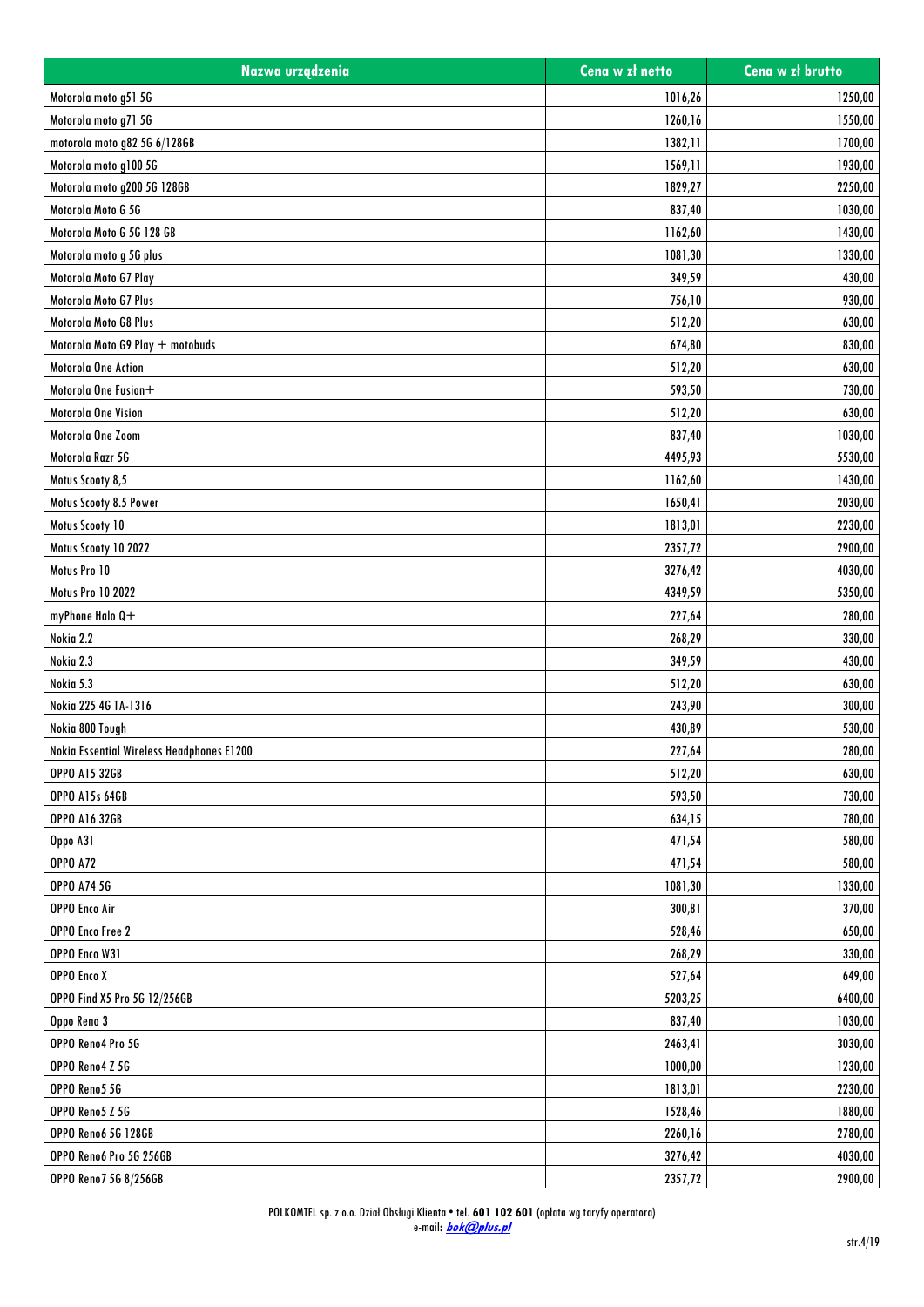| Nazwa urządzenia                    | Cena w zł netto | Cena w zł brutto |
|-------------------------------------|-----------------|------------------|
| Oppo Reno7 Lite 5G 8/128GB          | 1707,32         | 2100,00          |
| OPPO W12 Buds                       | 146,34          | 180,00           |
| realme Band                         | 105,69          | 130,00           |
| Realme Buds 02                      | 109,76          | 135,00           |
| realme C11 32GB                     | 406,50          | 500,00           |
| realme C21                          | 512,20          | 630,00           |
| realme GT 5G 256GB                  | 2382,11         | 2930,00          |
| realme GT Master Edition 5G 6/128GB | 1341,46         | 1650,00          |
| realme GT2 5G 8/128GB               | 2154,47         | 2650,00          |
| realme GT2 Pro 5G 12/256GB          | 3373,98         | 4150,00          |
| realme 7 5G                         | 812,20          | 999,00           |
| realme 8 5G                         | 959,35          | 1180,00          |
| realme 9i 4/128GB                   | 1097,56         | 1350,00          |
| realme 9 Pro 5G 8/128GB             | 1504,07         | 1850,00          |
| realme Watch S                      | 195,12          | 240,00           |
| <b>Samsung DeX</b>                  | 349,59          | 430,00           |
| <b>Samsung Galaxy A02s</b>          | 512,20          | 630,00           |
| Samsung Galaxy A03 4/64GB           | 626,02          | 770,00           |
| Samsung Galaxy A03s LTE             | 593,50          | 730,00           |
| <b>Samsung Galaxy A10</b>           | 349,59          | 430,00           |
| <b>Samsung Galaxy A12</b>           | 674,80          | 830,00           |
| Samsung Galaxy A12 (A127)           | 674,80          | 830,00           |
| Samsung Galaxy A13 4/64GB           | 756,10          | 930,00           |
| Samsung Galaxy A20e                 | 552,85          | 680,00           |
| <b>Samsung Galaxy A21s</b>          | 512,20          | 630,00           |
| Samsung Galaxy A22 5G               | 918,70          | 1130,00          |
| Samsung Galaxy A22 5G 4/128GB       | 934,96          | 1150,00          |
| Samsung Galaxy A32 5G               | 959,35          | 1180,00          |
| Samsung Galaxy A33 5G 6/128GB       | 1544,72         | 1900,00          |
| <b>Samsung Galaxy A40</b>           | 674.80          | 830,00           |
| <b>Samsung Galaxy A41</b>           | 674,80          | 830,00           |
| <b>Samsung Galaxy A50</b>           | 674,80          | 830,00           |
| <b>Samsung Galaxy A51</b>           | 1000,00         | 1230,00          |
| Samsung Galaxy A51 5G               | 1000,00         | 1230,00          |
| Samsung Galaxy A52 5G 128GB         | 1162,60         | 1430,00          |
| Samsung Galaxy A52 LTE 128GB        | 1422,76         | 1750,00          |
| Samsung Galaxy A52s 5G              | 1609,76         | 1980,00          |
| Samsung Galaxy A53 5G 6/128GB       | 1853,66         | 2280,00          |
| <b>Samsung Galaxy A70</b>           | 837,40          | 1030,00          |
| <b>Samsung Galaxy A71</b>           | 1243,90         | 1530,00          |
| <b>Samsung Galaxy A80</b>           | 1243,90         | 1530,00          |
| <b>Samsung Galaxy Buds</b>          | 390,24          | 480,00           |
| Samsung Galaxy Buds+                | 455,28          | 560,00           |
| Samsung Galaxy Buds Pro             | 593,50          | 730,00           |
| <b>Samsung Galaxy Buds 2</b>        | 495,93          | 610,00           |
| Samsung Galaxy Fit R370             | 349,59          | 430,00           |
| <b>Samsung Galaxy Fit2</b>          | 186,99          | 230,00           |
| <b>Samsung Galaxy Fold</b>          | 7341,46         | 9030,00          |
|                                     |                 |                  |
| Samsung Galaxy Note 10              | 1975,61         | 2430,00          |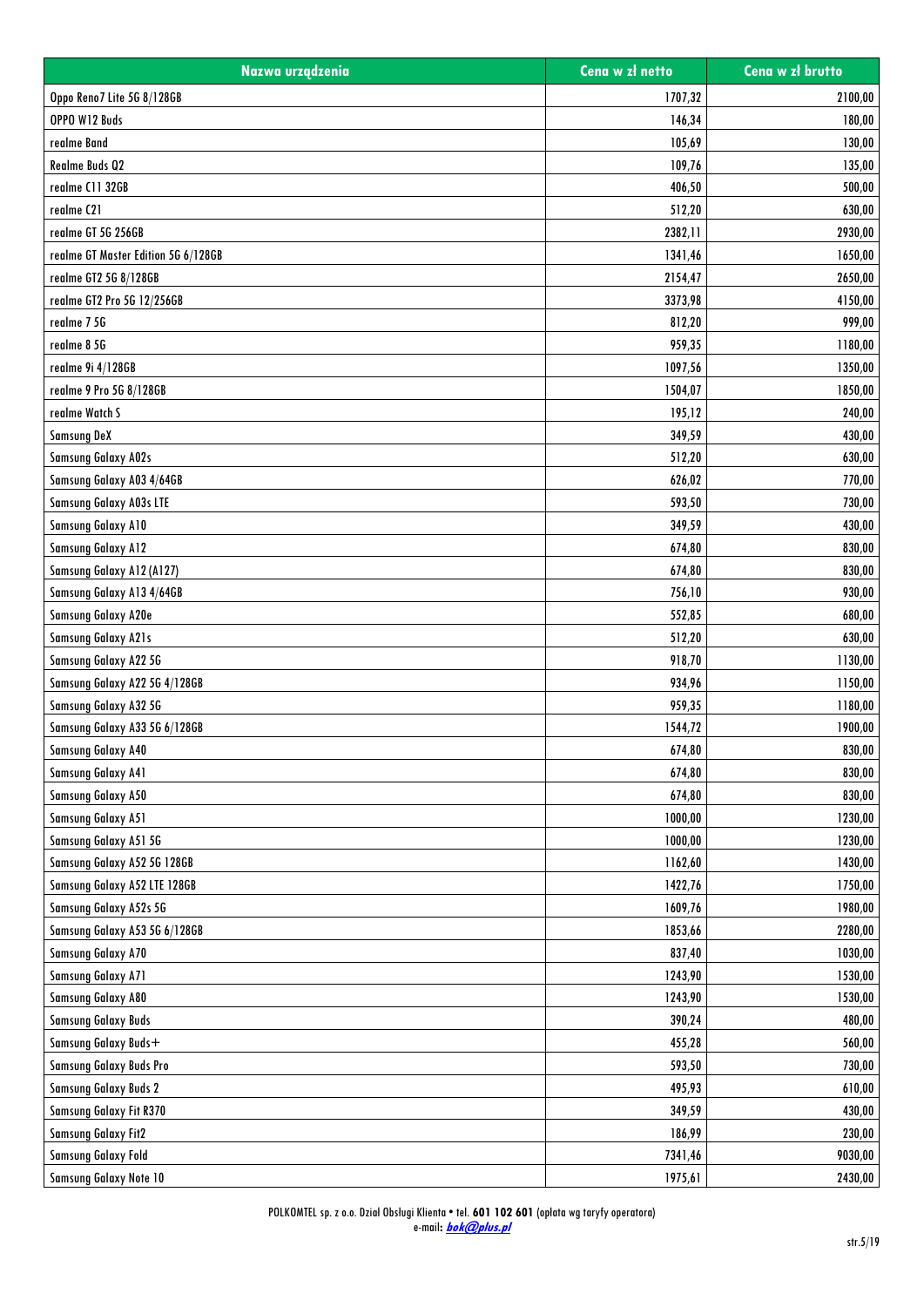| Nazwa urządzenia                   | Cena w zł netto | Cena w zł brutto |
|------------------------------------|-----------------|------------------|
| Samsung Galaxy Note 10 Lite        | 1406,50         | 1730,00          |
| Samsung Galaxy Note 10+            | 2463,41         | 3030,00          |
| Samsung Galaxy Note 20             | 2951,22         | 3630.00          |
| Samsung Galaxy Note 20 Ultra 5G    | 4861,79         | 5980,00          |
| Samsung Galaxy S10 Lite            | 1487,80         | 1830,00          |
| Samsung Galaxy S10e                | 1650,41         | 2030,00          |
| <b>Samsung Galaxy S10</b>          | 1975,61         | 2430,00          |
| Samsung Galaxy S10+                | 1650,41         | 2030,00          |
| <b>Samsung Galaxy S20</b>          | 2032,52         | 2500,00          |
| Samsung Galaxy S20+5G              | 2463,41         | 3030,00          |
| Samsung Galaxy S20 FE 5G           | 2788,62         | 3430,00          |
| Samsung Galaxy S20 Ultra 5G        | 3276,42         | 4030,00          |
| Samsung Galaxy S21 FE 5G           | 3048,78         | 3750,00          |
| Samsung Galaxy S21 5G 128GB        | 2910,57         | 3580,00          |
| Samsung Galaxy S21+ 5G 256GB       | 4089,43         | 5030,00          |
| Samsung Galaxy S21 Ultra 5G 256GB  | 4739,84         | 5830,00          |
| Samsung Galaxy S21 Ultra 5G 512GB  | 5349,59         | 6580,00          |
| Samsung Galaxy S22 5G 128GB        | 3495,93         | 4300,00          |
| Samsung Galaxy S22 5G 256GB        | 3658,54         | 4500,00          |
| Samsung Galaxy S22+ 5G 128GB       | 4349,59         | 5350,00          |
| Samsung Galaxy S22+ 5G 256GB       | 4512,20         | 5550,00          |
| Samsung Galaxy S22 Ultra 5G 128GB  | 5162,60         | 6350,00          |
| Samsung Galaxy S22 Ultra 5G 256GB  | 5569,11         | 6850,00          |
| Samsung Galaxy S22 Ultra 5G 512GB  | 5975,61         | 7350,00          |
| <b>Samsung Galaxy Xcover 4s</b>    | 756,10          | 930,00           |
| <b>Samsung Galaxy Xcover 5</b>     | 1138,21         | 1400,00          |
| Samsung Galaxy Xcover Pro          | 1910,57         | 2350,00          |
| <b>Samsung Galaxy Z Flip</b>       | 4577,24         | 5630,00          |
| Samsung Galaxy Z Flip 5G           | 4089,43         | 5030,00          |
| Samsung Galaxy Z Flip 3 5G         | 3739,84         | 4600.00          |
| Samsung Galaxy Z Flip 3 5G 256GB   | 3902,44         | 4800,00          |
| Samsung Galaxy Z Fold2 5G          | 6569,11         | 8080,00          |
| Samsung Galaxy Z Fold 3 5G         | 7642,28         | 9400,00          |
| Samsung Power Bank EB-P3300        | 162,60          | 200.00           |
| Samsung Słuchawki IC100 Typ C      | 101,63          | 125,00           |
| Samsung QLED 4K Smart TV 55 Q60A   | 3170,73         | 3900,00          |
| Samsung QLED 4K Smart TV 55" Q60T  | 2276,42         | 2800,00          |
| Samsung UHD 4K Smart TV 43 AU7172  | 1707,32         | 2100,00          |
| Samsung UHD 4K Smart TV 50 AU7172  | 2154,47         | 2650,00          |
| Samsung UHD 4K Smart TV 55 AU7172  | 2357,72         | 2900,00          |
| Samsung UHD 4K Smart TV 43" TU7172 | 1138,21         | 1400,00          |
| Samsung UHD 4K Smart TV 50" TU7172 | 1382,11         | 1700,00          |
| Samsung UHD 4K Smart TV 55" TU7172 | 1544,72         | 1900,00          |
| Sony Głośnik Bluetooth SRS-XB13    | 186,99          | 230,00           |
| Sony Głośnik Bluetooth SRS-XB23    | 430,89          | 530,00           |
| Sony Głośnik Bluetooth SRS-XB43    | 756,10          | 930,00           |
| Sony WH-H910N                      | 813,01          | 1000,00          |
| Sony Xperia 1 II                   | 2869,92         | 3530,00          |
|                                    |                 |                  |
| Sony Xperia 10                     | 430,89          | 530,00           |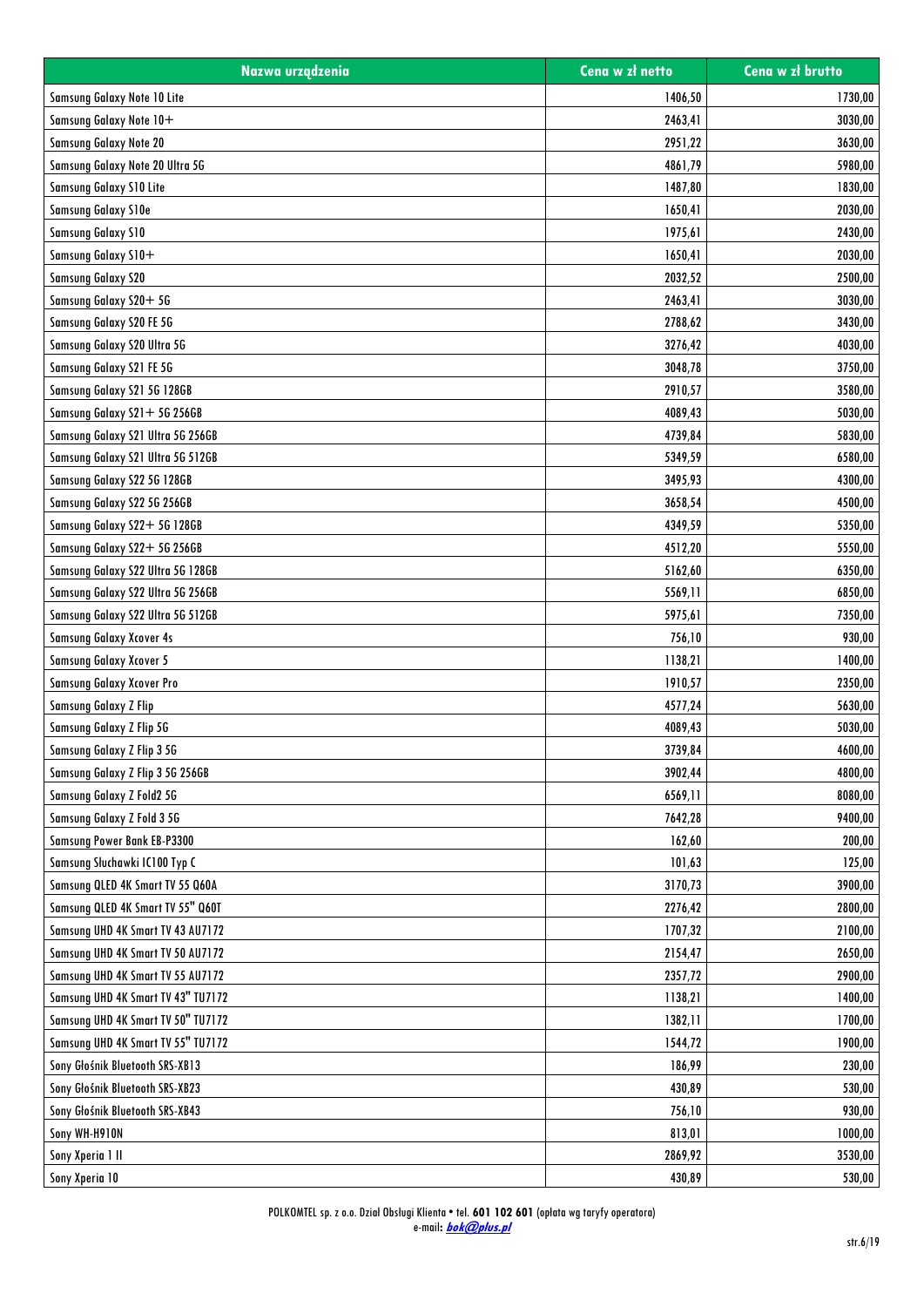| Nazwa urządzenia                                     | Cena w zł netto | Cena w zł brutto |
|------------------------------------------------------|-----------------|------------------|
| Sony Xperia XZ3                                      | 1243,90         | 1530,00          |
| <b>Dlugopis zielony PLUS</b>                         | 8,13            | 10,00            |
| Etui granat P17 do realme 8 5G                       | 31,71           | 39,00            |
| Etui granat P17 Xiaomi 11 Lite 5G NE                 | 31,71           | 39,00            |
| Etui bezbarwne OPPO A15/A15s                         | 31,71           | 39,00            |
| Etui bezbarwne do Samsung Galaxy A03s                | 31,71           | 39,00            |
| Etui bezbarwne do Samsung Galaxy A12                 | 31,71           | 39,00            |
| Etui bezbarwne do Samsung Galaxy A22 5G              | 31,71           | 39,00            |
| Etui bezbarwne do Samsung Galaxy A32 5G              | 31,71           | 39,00            |
| Etui bezbarwne do Samsung Galaxy A51 5G              | 23,58           | 29,00            |
| Etui bezbarwne do Samsung Galaxy A52 5G              | 31,71           | 39,00            |
| Etui bezbarwne do Samsung Galaxy A53 5G              | 47,97           | 59,00            |
| Etui bezbarwne do Samsung Galaxy S21 5G              | 39,84           | 49,00            |
| Etui bezbarwne do Samsung Galaxy S21 Ultra 5G        | 39,84           | 49,00            |
| Etui bezbarwne do Samsung Galaxy S21+5G              | 39,84           | 49,00            |
| Etui bezbarwne Samsung Galaxy S21 FE 5G              | 39,84           | 49,00            |
| Etui bezbarwne do Xiaomi Redmi 9A                    | 47,97           | 59,00            |
| Etui akrylowe P91 do iPhone 13 Pro                   | 56,10           | 69,00            |
| Etui akrylowe P91 do iPhone 13 Pro Max               | 56,10           | 69,00            |
| Etui bezbarwne P89 do iPhone 12                      | 47,97           | 59,00            |
| Etui bezbarwne P89 do iPhone 13                      | 47,97           | 59,00            |
| Etui bezbarwne P89 do iPhone 13 mini                 | 47,97           | 59,00            |
| Etui bio czerwone P90 do iPhone 13 Pro Max           | 47,97           | 59,00            |
| Etui bio czerwone P90 do iPhone 12                   | 47,97           | 59,00            |
| Etui bio czerwone P90 do iPhone 13                   | 47,97           | 59,00            |
| Etui bio czerwone P90 do iPhone 13 mini              | 47,97           | 59,00            |
| Etui bio czerwone P90 do iPhone 13 Pro               | 47,97           | 59,00            |
| Etui bio granat P90 do iPhone 12                     | 47,97           | 59,00            |
| Etui bio granat P90 do iPhone 13                     | 47,97           | 59,00            |
| Etui bio granat P90 do iPhone 13 mini                | 47,97           | 59,00            |
| Etui bio granat P90 do iPhone 13 Pro                 | 47,97           | 59,00            |
| Etui bio granat P90 do iPhone 13 Pro Max             | 47,97           | 59,00            |
| Etui ekoskóra czarne P07 do iPhone 12                | 72,36           | 89,00            |
| Etui ekoskóra czarne P07 do iPhone 13                | 72,36           | 89,00            |
| Etui ekoskóra czarne P07 do iPhone 13 mini           | 72,36           | 89,00            |
| Etui ekoskóra czarne P07 do iPhone 13 Pro            | 72,36           | 89,00            |
| Etui ekoskóra czarne P07 do iPhone 13 Pro Max        | 72,36           | 89,00            |
| Etui silikonowe czarne do P03 Samsung Galaxy S22 5G  | 72,36           | 89,00            |
| Etui silikonowe czarne do P03 Samsung Galaxy S22+ 5G | 72,36           | 89,00            |
| Futerał czarny do Motorola moto g 5G                 | 31,71           | 39,00            |
| Futerał czarny do Motorola moto g51 5G               | 56,10           | 69,00            |
| Futeral czarny do OPPO A15/A15s                      | 56,10           | 69,00            |
| Futeral czarny do OPPO Reno5 5G                      | 56,10           | 69,00            |
| Futeral czarny do OPPO Reno5 Z 5G                    | 56,10           | 69,00            |
| Futeral czarny do Samsung Galaxy A22 5G              | 56,10           | 69,00            |
| Futerał czarny do Xiaomi Poco M3 Pro 5G              | 56,10           | 69,00            |
| Futerał czarny do Xiaomi Redmi 9A                    | 56,10           | 69,00            |
| Futerał czarny do Xiaomi 11 lite 5G NE               | 56,10           | 69,00            |
| Futeral czarny do Samsung Galaxy A03                 | 56,10           | 69,00            |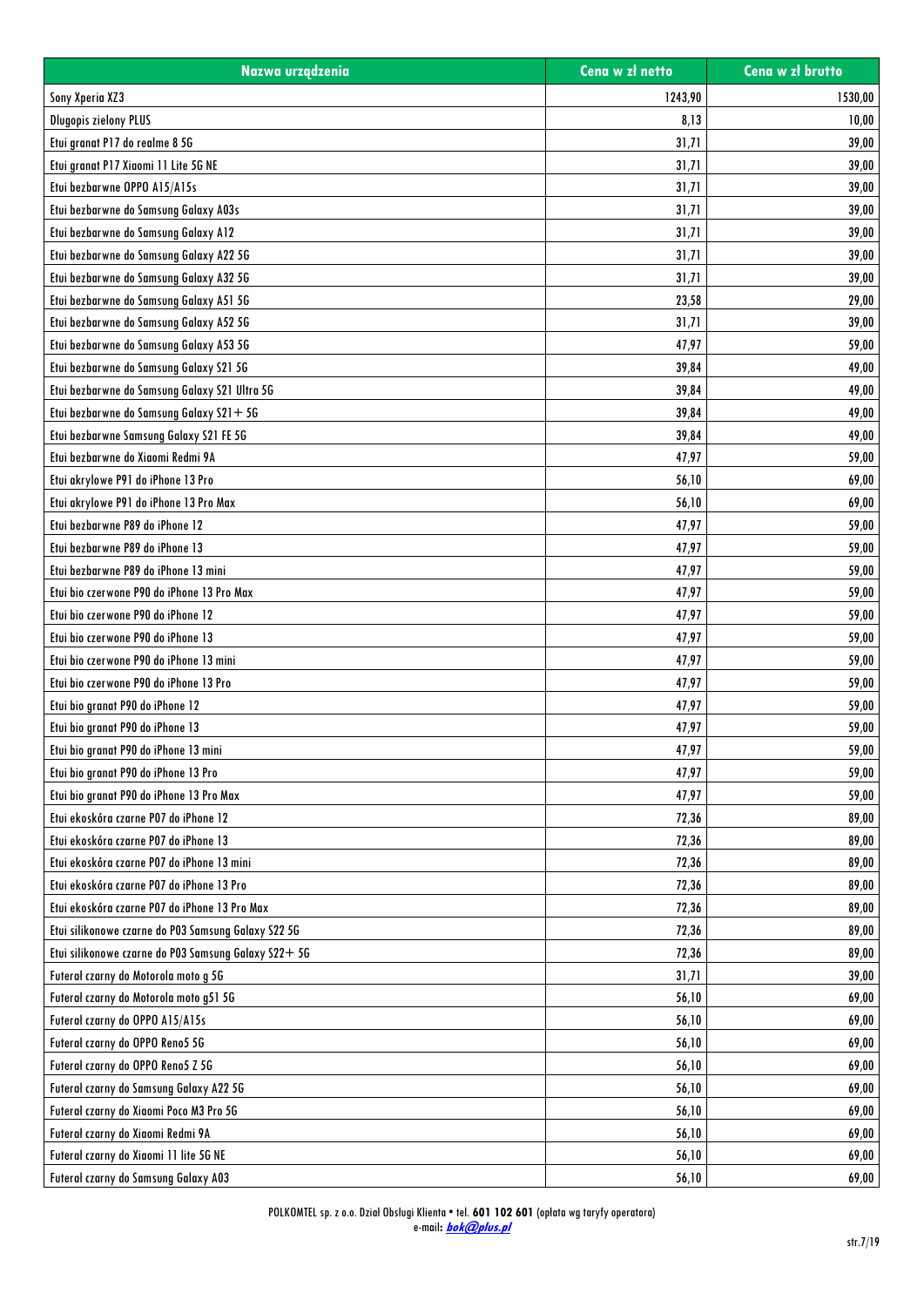| Nazwa urządzenia                              | Cena w zł netto | Cena w zł brutto |
|-----------------------------------------------|-----------------|------------------|
| Futeral czarny do Samsung Galaxy A51 5G       | 31,71           | 39,00            |
| Futeral czarny do Samsung Galaxy A52 5G       | 56,10           | 69,00            |
| Futeral czarny do Samsung Galaxy S21 5G       | 64,23           | 79,00            |
| Futerał czarny do Samsung Galaxy S21 Ultra 5G | 64,23           | 79,00            |
| Futeral czarny do Samsung Galaxy S21+5G       | 64,23           | 79,00            |
| Futeral czarny do Samsung Galaxy A53 5G       | 56,10           | 69,00            |
| Futeral czarny do Samsung Galaxy S21 FE 5G    | 56,10           | 69,00            |
| Futeral czarny do Samsung Galaxy S22+ 5G      | 56,10           | 69,00            |
| Kabel microUSB 150cm UC116-M                  | 23,58           | 29,00            |
| Kabel USB 3w1 120cm UC076-D                   | 31,71           | 39,00            |
| Kabel USB-C 150cm UC116-C                     | 23,58           | 29,00            |
| Kabel USB-C/USB-C 150cm UC116-PD              | 23,58           | 29,00            |
| Szkło ochronne 5D do iPhone 12 mini           | 56,91           | 70,00            |
| Szkło ochronne 5D do iPhone 12/12 Pro         | 56,91           | 70,00            |
| Szkło ochronne 5D do iPhone 13 mini           | 56,91           | 70,00            |
| Szkło ochronne 5D do iPhone 13/13 Pro         | 56,91           | 70,00            |
| Szkło ochronne 5D do iPhone 13 Pro Max        | 56,91           | 70,00            |
| Szkło ochronne 2,5D do OPPO A15/A15s          | 39,84           | 49,00            |
| Szkło ochronne 5D do OPPO A74 5G              | 56,10           | 69,00            |
| Szkło ochronne 5D realme 8 5G                 | 39,84           | 49,00            |
| Szkło ochronne 5D do Samsung Galaxy A02s      | 39,84           | 49,00            |
| Szkło ochronne 5D do Samsung Galaxy A12       | 39,84           | 49,00            |
| Szkło ochronne 5D do Samsung Galaxy A51 5G    | 23,58           | 29,00            |
| Szkło ochronne 5D do Samsung Galaxy A52 5G    | 56,10           | 69,00            |
| Szkło ochronne 5D do Samsung Galaxy S21 5G    | 56,10           | 69,00            |
| Szkło ochronne 5D Samsung Galaxy S21 FE       | 56,91           | 70,00            |
| Szkło ochronne 5D do Samsung Galaxy S22 5G    | 65,04           | 80,00            |
| Szkło ochronne 5D do Samsung Galaxy S22+ 5G   | 65,04           | 80,00            |
| Szkło ochronne 2,5D do Moto edge 20 Lite 5G   | 39,84           | 49,00            |
| Szkło ochronne 2.5D do Motorola moto e20      | 40,65           | 50,00            |
| Szkło ochronne 2.5D do Motorola moto g51 5G   | 40,65           | 50,00            |
| Szkło ochronne 2.5D do Xiaomi Redmi 9A        | 40,65           | 50,00            |
| Szkło ochronne 5D do OPPO Reno5 5G/6 5G       | 56,10           | 69,00            |
| Szkło ochronne 5D do OPPO Reno5 Z 5G          | 56,10           | 69,00            |
| Szkło ochronne 5D do OPPO Reno 7 5G           | 65,04           | 80,00            |
| Szkło ochronne 5D realme C11                  | 56,91           | 70,00            |
| Szkło ochronne 5D Xiaomi 11 Lite 5G NE        | 56,10           | 69,00            |
| Szkło ochronne 5D do Samsung Galaxy A22 5G    | 56,10           | 69,00            |
| Szkło ochronne 5D do Xiaomi POCO M3 Pro 5G    | 39,84           | 49,00            |
| Szkło ochronne 5D do Xiaomi Redmi 9C NFC      | 39,84           | 49,00            |
| Szkło ochronne 5D do Xiaomi Redmi Note 11     | 65,04           | 80,00            |
| Słuchawki przewodowe mini jack ER215-2        | 39,84           | 49,00            |
| Słuchawki przewodowe USB-C ER215-5            | 39,84           | 49,00            |
| Uchwyt samochodowy WC025                      | 56,10           | 69,00            |
| Xiaomi Mi 9                                   | 1650,41         | 2030,00          |
| Xiaomi Redmi 9C NFC 32GB                      | 536,59          | 660,00           |
| Xiaomi Mi 9T 128GB                            | 674,80          | 830,00           |
| Xiaomi Mi 10T Lite 5G 64GB                    | 1000,00         | 1230,00          |
| Xiaomi Mi 10T Lite 5G 128GB                   | 1081,30         | 1330,00          |
|                                               |                 |                  |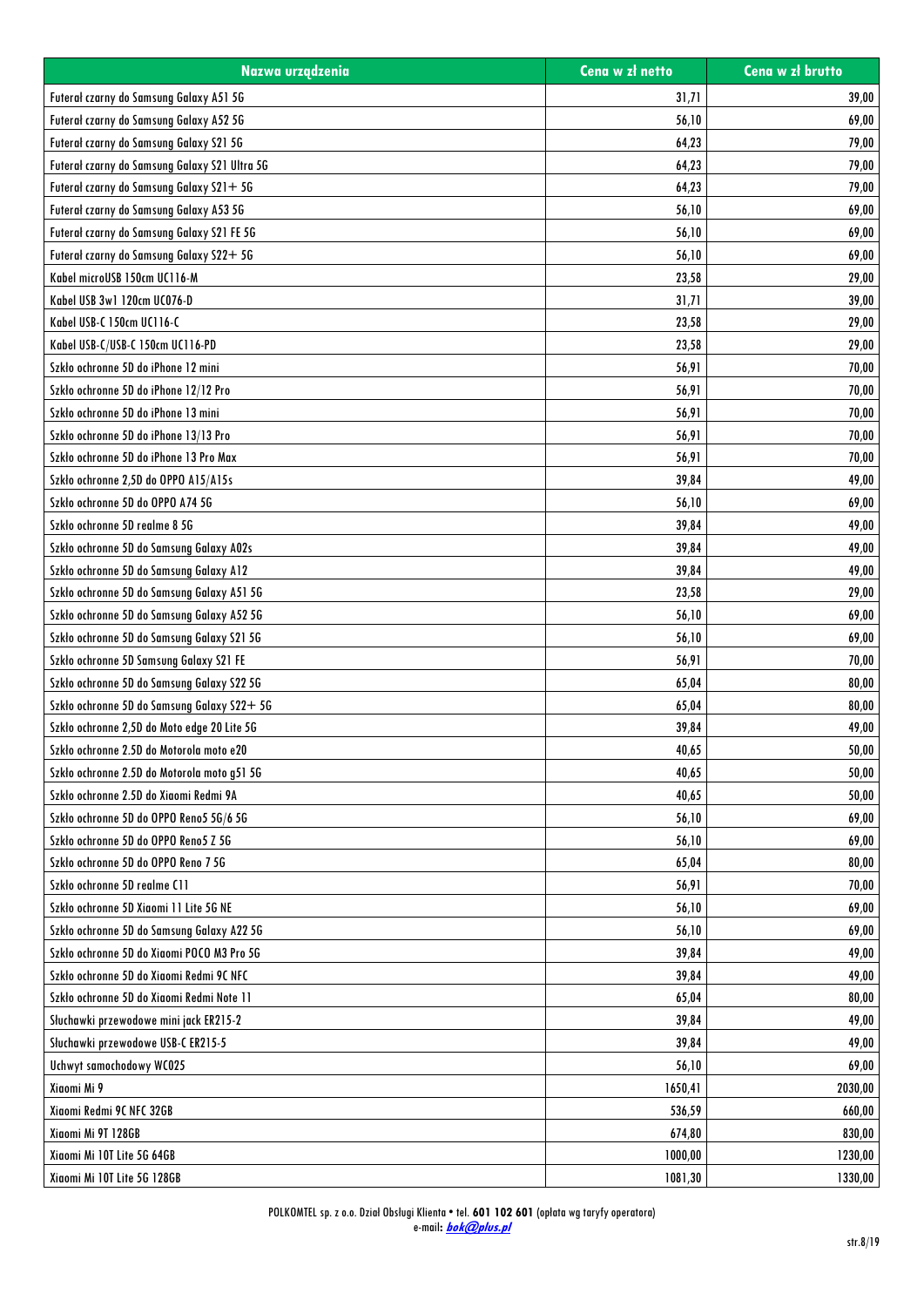| Nazwa urządzenia                    | Cena w zł netto | Cena w zł brutto |
|-------------------------------------|-----------------|------------------|
| Xiaomi Mi 10T PRO                   | 2056,91         | 2530,00          |
| Xiaomi 11 Lite 5G NE 128GB          | 1853,66         | 2280,00          |
| Xiaomi 11T 5G 128GB                 | 2260,16         | 2780,00          |
| Xiaomi 11T Pro 5G 256GB             | 2626,02         | 3230,00          |
| Xiaomi 12 5G 8/128GB                | 3357,72         | 4130,00          |
| Xiaomi 12X 5G 8/128GB               | 2804,88         | 3450,00          |
| Xiaomi 12 Pro 5G 12/256GB           | 4512,20         | 5550,00          |
| Xiaomi Mi 11 5G 256GB               | 3032,52         | 3730,00          |
| Xiaomi Mi 11 Lite 5G 128GB          | 1731,71         | 2130,00          |
| Xiaomi Mi 11i 5G 128GB              | 1975,61         | 2430,00          |
| Xiaomi Mi 11 Ultra 5G 256GB         | 4658,54         | 5730,00          |
| Xiaomi Mi Note 10                   | 1325,20         | 1630,00          |
| Xiaomi Mi Note 10 Lite 64GB         | 1000,00         | 1230,00          |
| Xiaomi Mi-TV 43"                    | 1422,76         | 1750,00          |
| Xiaomi Mi Band 5                    | 146,34          | 180,00           |
| Xiaomi Mi Band 6 NFC                | 243,90          | 300,00           |
| Xiaomi Mi Body Composition Scale 2  | 146,34          | 180,00           |
| Xiaomi Mi Robot Vacuum Mop Pro      | 1219,51         | 1500,00          |
| Xiaomi Mi Robot Vacuum Mop 2 Lite   | 1016,26         | 1250,00          |
| Xiaomi Mi Robot Vacuum Mop 2 Pro    | 1788,62         | 2200,00          |
| Xiaomi Mi Watch                     | 487,80          | 600,00           |
| Xiaomi Mi Watch Lite                | 227,64          | 280,00           |
| Xiaomi Poco M3 Pro 5G 64GB          | 918,70          | 1130,00          |
| Xiaomi Redmi Buds 3                 | 186,99          | 230,00           |
| Xiaomi Redmi Buds 3 Pro             | 243,90          | 300,00           |
| Xiaomi Redmi 5A 16G Dual Sim        | 349,59          | 430,00           |
| Xiaomi Redmi 7A 32 GB               | 268,29          | 330,00           |
| Xiaomi Redmi 8                      | 349,59          | 430,00           |
| Xiaomi Redmi 8 64GB                 | 349,59          | 430,00           |
| Xiaomi Redmi 9 32GB                 | 495,93          | 610,00           |
| Xiaomi Redmi 9A 2/32GB              | 495,93          | 610,00           |
| Xiaomi Redmi 9T 64GB                | 674,80          | 830,00           |
| Xiaomi Redmi 10 64GB                | 813,01          | 1000,00          |
| Xiaomi Redmi 10C 4/64GB             | 731,71          | 900,00           |
| Xiaomi Redmi Note 8T 32GB           | 430,89          | 530,00           |
| Xiaomi Redmi Note 8T 64GB           | 593,50          | 730,00           |
| Xiaomi Redmi Note 8 PRO 64GB        | 918,70          | 1130,00          |
| Xiaomi Redmi Note 8 PRO 128GB       | 1081,30         | 1330,00          |
| Xiaomi Redmi Note 9                 | 593,50          | 730,00           |
| Xiaomi Redmi Note 9 PRO 64GB        | 1040,65         | 1280,00          |
| Xiaomi Redmi Note 10 Pro 64GB       | 1341,46         | 1650,00          |
| Xiaomi Redmi Note 11 4/128GB        | 1016,26         | 1250,00          |
| Xiaomi Redmi Note 11S 6/64GB        | 1219,51         | 1500,00          |
| Xiaomi Redmi Note 11 Pro 6/64GB     | 1422,76         | 1750,00          |
| Xiaomi Redmi Note 11 Pro 5G 6/128GB | 1707,32         | 2100,00          |
| Xiaomi Redmi Watch 2 Lite           | 357,72          | 440,00           |
| Xiaomi Watch S1 Active              | 739,84          | 910,00           |
| Xiaomi TV P1 55"                    | 2032,52         | 2500,00          |
|                                     |                 |                  |
| vivo V21 5G                         | 1788,62         | 2200,00          |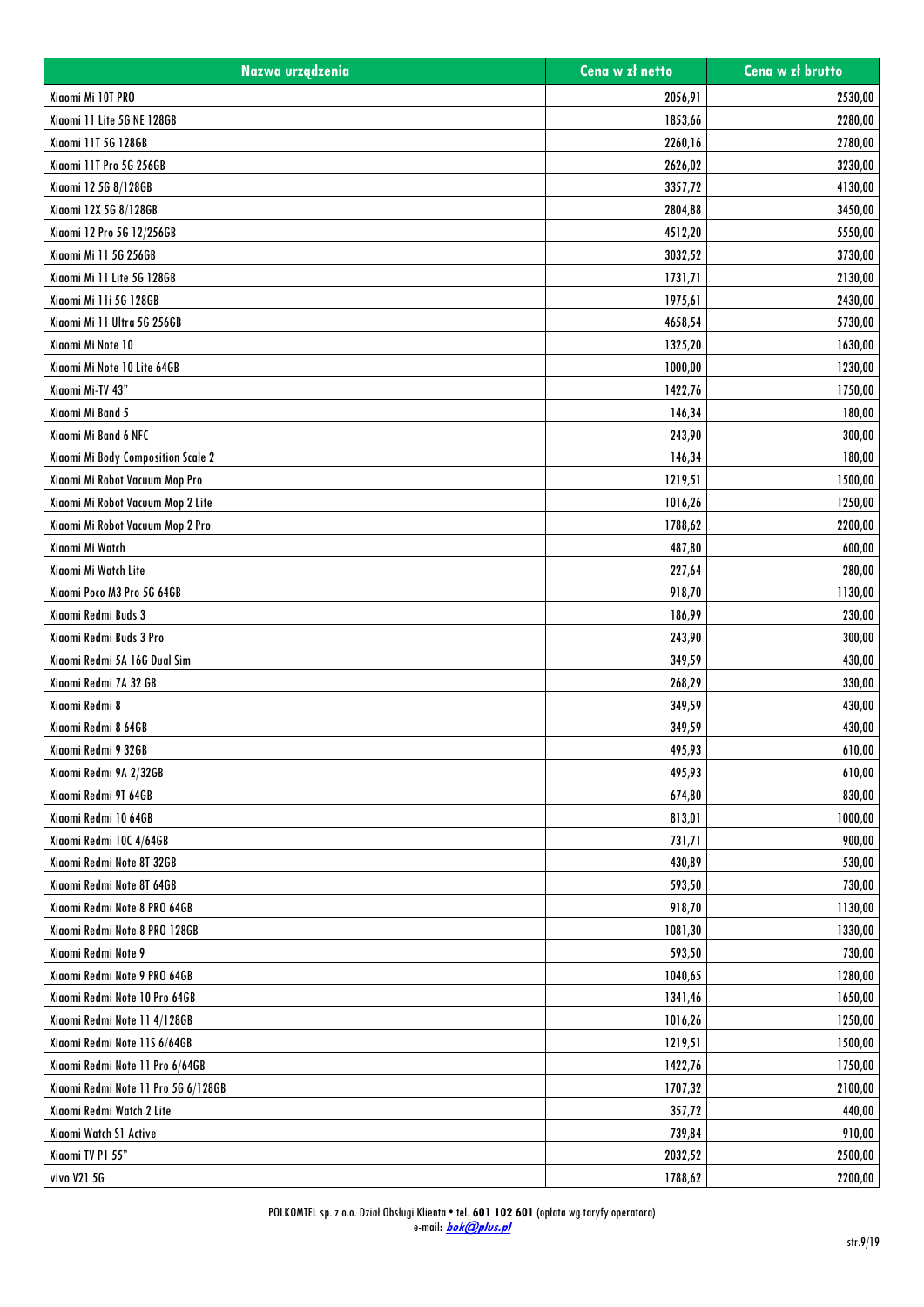| Nazwa urządzenia     | Cena w zł netto | Cena w zł brutto |
|----------------------|-----------------|------------------|
| vivo Y72 5G          | 1178,86         | 1450,00          |
| vivo V23 5G 12/256GB | 2520,33         | 3100,00          |
| vivo Y21s 128GB      | 861,79          | 1060,00          |
| Zestaw dla aktywnych | 211,38          | 260,00           |
| Zestaw przenośny     | 211,38          | 260,00           |
| ZTE Axon 11 5G       | 1406,50         | 1730,00          |

| Nazwa urządzenia                                      | Cena w zł netto | Cena w zł brutto |
|-------------------------------------------------------|-----------------|------------------|
| Acer Aspire 5 i5-1135G7                               | 2845,53         | 3500,00          |
| Acer Nitro 5 i5-11400H                                | 4593,50         | 5650,00          |
| Acer Nitro 5                                          | 3195,12         | 3930,00          |
| Acer Nitro 5 i5-10300H                                | 3780,49         | 4650,00          |
| Acer Nitro 5 GTX1650                                  | 3276,42         | 4030,00          |
| Acer Nitro 5 Ryzen 5                                  | 3357,72         | 4130,00          |
| Acer Nitro 5 Ryzen 5 4600H                            | 3821,14         | 4700,00          |
| Acer Nitro 5 Ryzen 7                                  | 4252,03         | 5230,00          |
| Acer Swift 1                                          | 1528,46         | 1880,00          |
| Acer Swift 1 N4500                                    | 1626,02         | 2000,00          |
| Acer Swift 1 P-N5030                                  | 1528,46         | 1880,00          |
| Acer Swift 3                                          | 2585,37         | 3180,00          |
| Acer Swift 5                                          | 3520,33         | 4330,00          |
| Acer Nitro Zestaw dla gracza                          | 243,90          | 300,00           |
| Asus VivoBook 15 X509FA i3-8145U                      | 1813,01         | 2230,00          |
| Asus VivoBook 15 X509FA i5-8265U                      | 2544,72         | 3130,00          |
| Apple iPad 9.7 128GB LTE                              | 2382,11         | 2930,00          |
| <b>DJI Osmo Mobile</b>                                | 837,40          | 1030,00          |
| DJI Osmo Mobile 2                                     | 552,85          | 680,00           |
| D-LINK COVR 1102 System WiFi Mesh                     | 357,72          | 440,00           |
| D-Link DWR-921C3 LTE                                  | 126,02          | 155,00           |
| D-Link DWR-922 LTE                                    | 186,99          | 230,00           |
| D-Link DWR-932 E1 LTE                                 | 211,38          | 260,00           |
| D-Link DWR-932C1 LTE                                  | 182,93          | 225,00           |
| D-Link DWR-933 B1 LTE                                 | 325,20          | 400,00           |
| D-Link DWR-961 E1                                     | 430,89          | 530,00           |
| D-Link Kamera IP DCS-942L                             | 162,60          | 200,00           |
| D-Link Kamera VGA DCS-942L                            | 162,60          | 200,00           |
| D-Link Serwer domowy DNS-320L z dyskiem WD Purple 1TB | 195,12          | 240,00           |
| <b>D-Link Zestaw Cyfrowy Dom CPG</b>                  | 430,89          | 530,00           |
| TP-Link Archer MR600 Router LTE                       | 430,89          | 530,00           |
| FRITZ!Box 6890 LTE                                    | 674,80          | 830,00           |
| HP 15-da0001nw                                        | 1853,66         | 2280,00          |
| HP 15s-eq2120nw                                       | 2544,72         | 3130,00          |
| HP 15s-eq2400nw                                       | 2544,72         | 3130,00          |
| HP 250 G5 i3 + D-Link DWR-932C1                       | 1934,96         | 2380,00          |
| HP 250 G6                                             | 1821,14         | 2240,00          |
| HP 250 G6 $+$ D-Link Serwer DNS-320L $+$ HDD 1TB      | 1959,35         | 2410,00          |
| HP 250 G6 + Huawei E5573                              | 2016,26         | 2480,00          |
| HP LaserJet Pro M28a                                  | 552,85          | 680,00           |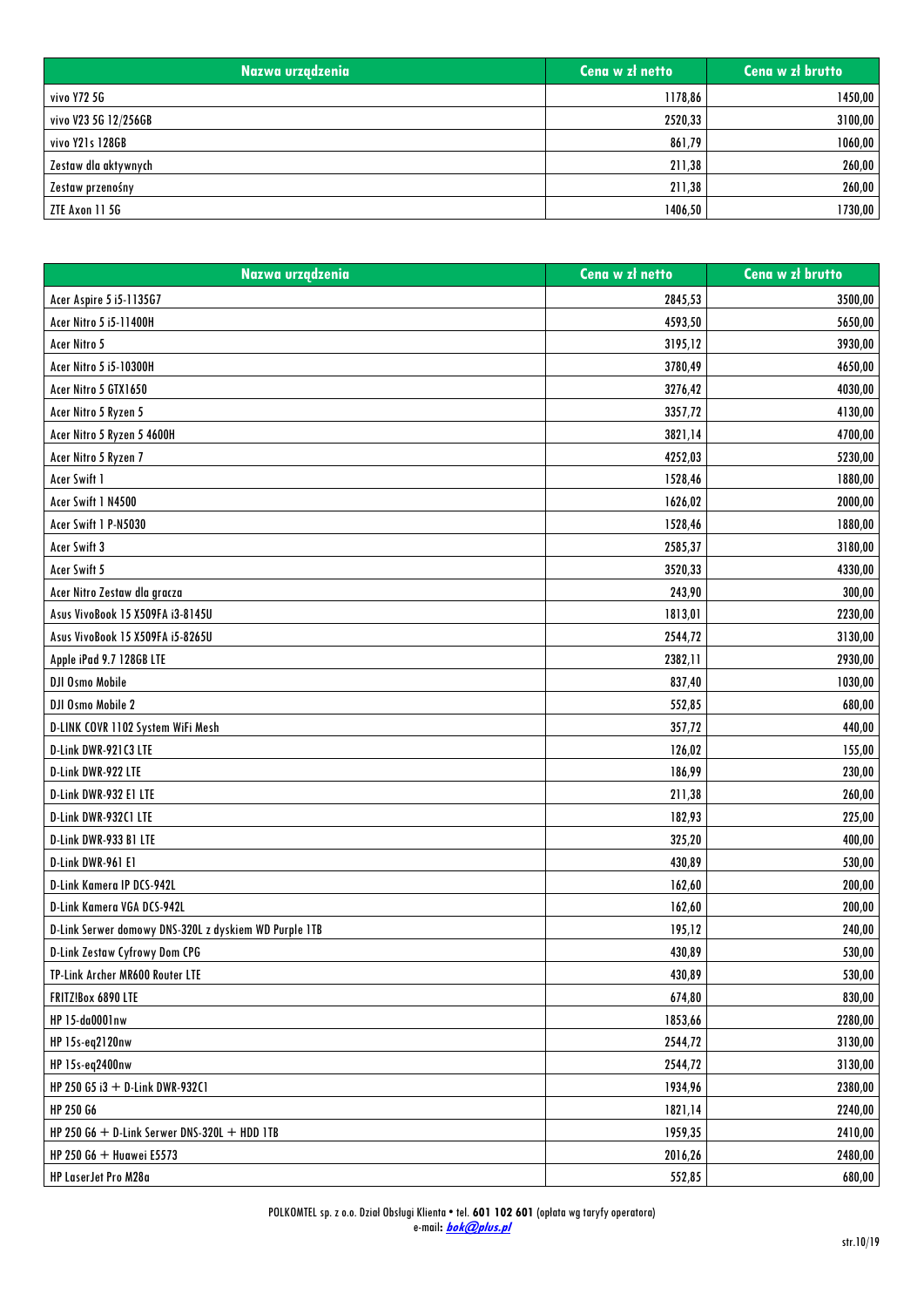| Nazwa urządzenia                     | Cena w zł netto | Cena w zł brutto |
|--------------------------------------|-----------------|------------------|
| HP DeskJet 2720                      | 325,20          | 400,00           |
| <b>HP Omen 15-dc0005nw</b>           | 3926,83         | 4830,00          |
| HP Omen 15-ce008nw                   | 3195,12         | 3930,00          |
| HP Omen 15-ce008nw+plecak            | 3195,12         | 3930,00          |
| HP Omen 15-dc1065nw                  | 3682,93         | 4530,00          |
| HP Omen 15-ek0026nw                  | 5227,64         | 6430,00          |
| <b>HP Omen 16-b0020nw</b>            | 5552,85         | 6830,00          |
| HP Omen 17-ck0323nw                  | 7300,81         | 8980,00          |
| HP Omen 17-cb0000nw                  | 6284,55         | 7730,00          |
| HP Omen 17-cb1004nw                  | 6284,55         | 7730,00          |
| HP Pavilion 15-cs0002nw              | 2406,50         | 2960,00          |
| HP Pavilion 15-cs3004nw              | 2056,91         | 2530,00          |
| <b>HP Pavilion 15</b>                | 2589,43         | 3185,00          |
| HP Pavilion 15-eg0052nw              | 3195,12         | 3930,00          |
| HP Pavilion $15 + D$ -Link DWR-932C1 | 2747,97         | 3380,00          |
| HP Spectre x360 13-aw0002nw          | 4089,43         | 5030,00          |
| HP Stream 14                         | 1162,60         | 1430,00          |
| HP Omen Zestaw dla gracza            | 365,85          | 450,00           |
| HP Omen Zestaw dla gracza 2          | 406,50          | 500,00           |
| HP Zestaw do pracy zdalnej           | 430,89          | 530,00           |
| Huawei 4GRouter 3 Pro                | 463,41          | 570,00           |
| Huawei 5G CPE Pro 2                  | 1398,37         | 1720,00          |
| Huawei B315s LTE                     | 134,15          | 165,00           |
| Huawei B525 LTE                      | 186,99          | 230,00           |
| Huawei E3372                         | 182,93          | 225,00           |
| Huawei E5573 LTE                     | 182,93          | 225,00           |
| Huawei E5785Lh                       | 258,54          | 318,00           |
| <b>HUAWEI WiFi AX3 Dual Core</b>     | 219,51          | 270,00           |
| <b>HUAWEI WIFI WS5200</b>            | 178,86          | 220,00           |
| <b>HUAWEI Band 2 Pro</b>             | 146,34          | 180,00           |
| <b>HUAWEI Band 3e</b>                | 52,85           | 65,00            |
| <b>HUAWEI Band 4</b>                 | 105,69          | 130,00           |
| <b>HUAWEI Band 4 Pro</b>             | 243,90          | 300,00           |
| <b>HUAWEI Band 6</b>                 | 227,64          | 280,00           |
| Huawei FreeBuds Lite                 | 186,99          | 230,00           |
| <b>HUAWEI FreeBuds 3</b>             | 162,60          | 200,00           |
| <b>HUAWEI FreeBuds 3i</b>            | 186,99          | 230,00           |
| <b>HUAWEI FreeBuds 4</b>             | 487,80          | 600,00           |
| <b>HUAWEI FreeBuds 4i</b>            | 308,94          | 380,00           |
| <b>HUAWEI FreeBuds Pro</b>           | 552,85          | 680,00           |
| <b>HUAWEI Freebuds Studio</b>        | 893,50          | 1099,00          |
| Huawei HUAWEI MateBook D14 512GB     | 2544,72         | 3130,00          |
| Huawei MateBook 13 i5                | 3276,42         | 4030,00          |
| Huawei MateBook 14 512GB             | 3195,12         | 3930,00          |
| <b>HUAWEI MateBook D14</b>           | 2056,91         | 2530,00          |
| Huawei Matebook D15                  | 2300,81         | 2830,00          |
| Huawei MateBook D 15.6               | 2300,81         | 2830,00          |
| HUAWEI MateBook D 15.6 MX150         | 2300,81         | 2830,00          |
|                                      |                 |                  |
| Huawei MateBook D15 2022 R5 8/512GB  | 2845,53         | 3500,00          |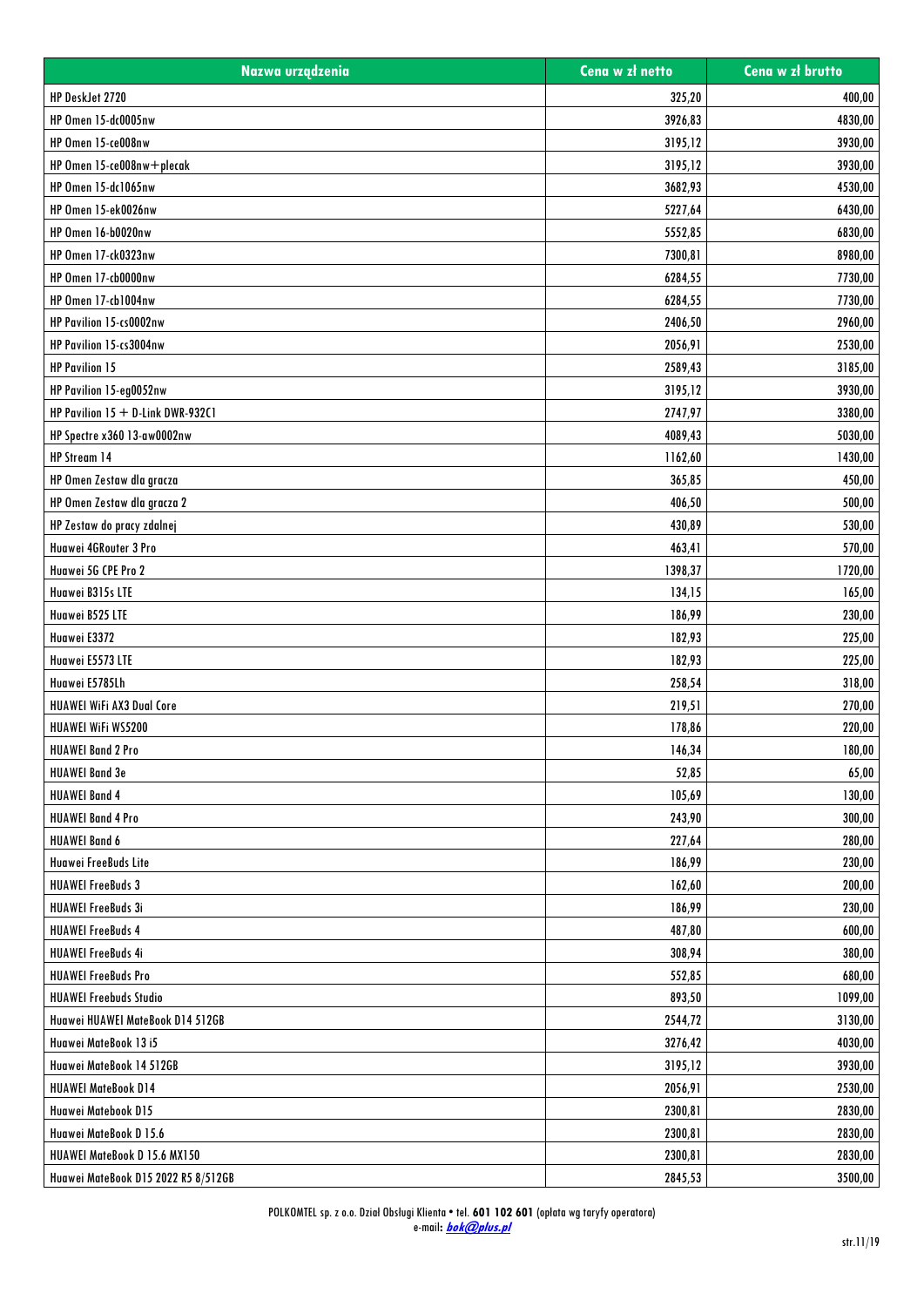| Nazwa urządzenia                                          | Cena w zł netto | Cena w zł brutto |
|-----------------------------------------------------------|-----------------|------------------|
| Huawei MateBook D16 512GB                                 | 3520,33         | 4330,00          |
| Huawei MateBook X                                         | 3845,53         | 4730,00          |
| <b>HUAWEI MateBook X Pro</b>                              | 4089,43         | 5030,00          |
| HUAWEI MateBook X Pro i5-10210u                           | 6121,95         | 7530,00          |
| Huawei Matebook X Pro i7 16+512GB                         | 6121,95         | 7530,00          |
| Huawei MatePad T10s LTE                                   | 756,10          | 930,00           |
| HUAWEI MatePad T10s 64GB                                  | 796,75          | 980,00           |
| HUAWEI MatePad T10s 4/64GB LTE 2022                       | 1000,00         | 1230,00          |
| Huawei MatePad 11 WiFi 6/128+Magnetic Keyboard+M-Pencil 2 | 2178,86         | 2680,00          |
| Huawei MediaPad M3 10 Lite LTE                            | 902,44          | 1110,00          |
| Huawei MediaPad M5 10 LTE                                 | 1341,46         | 1650,00          |
| Huawei MediaPad M5 Lite 10 LTE + Pen                      | 1020,33         | 1255,00          |
| Huawei MediaPad T3 10 LTE                                 | 512,20          | 630,00           |
| Huawei MediaPad T3 10 WiFi                                | 390,24          | 480,00           |
| Huawei MediaPad T3 8 LTE                                  | 349,59          | 430,00           |
| Huawei MediaPad T5 10 LTE                                 | 715,45          | 880,00           |
| Huawei Mobile WiFi LTE                                    | 258,54          | 318,00           |
| <b>HUAWEI Watch 3 Pro Elite</b>                           | 2154,47         | 2650,00          |
| <b>HUAWEI Watch Fit</b>                                   | 382,11          | 470,00           |
| HUAWEI Watch Fit 2 CLASSIC                                | 650,41          | 800,00           |
| <b>HUAWEI Watch Fit New</b>                               | 357,72          | 440,00           |
| Huawei Watch GT Active                                    | 243,90          | 300,00           |
| Huawei Watch GT Classic                                   | 837,40          | 1030,00          |
| <b>HUAWEI Watch GT Sport</b>                              | 674,80          | 830,00           |
| HUAWEI Watch GT Runner 46mm                               | 1138,21         | 1400,00          |
| Huawei Watch GT2 Elegant 42mm                             | 894,31          | 1100,00          |
| Huawei Watch GT2 Sport 46mm                               | 650,41          | 800,00           |
| <b>HUAWEI Watch GT 2e</b>                                 | 447,15          | 550,00           |
| <b>HUAWEI Watch GT 2 Pro Classic</b>                      | 975,61          | 1200,00          |
| <b>HUAWEI Watch GT 3 Eleaant 42mm</b>                     | 1219,51         | 1500,00          |
| HUAWEI Watch GT 3 Active 46mm                             | 975,61          | 1200,00          |
| HUAWEI Watch GT 3 Elite 46mm                              | 1219,51         | 1500,00          |
| HUAWEI Watch GT 3 Pro 46mm Classic                        | 1504,07         | 1850,00          |
| HUAWEI Watch GT 3 Pro 43mm Elegant                        | 2154,47         | 2650,00          |
| <b>HUAWEI Smart Scale</b>                                 | 121,14          | 149,00           |
| Huawei Sound                                              | 528,46          | 650,00           |
| Huawei Sound X                                            | 796,75          | 980,00           |
| <b>Internet Domowy</b>                                    | 487,80          | 600,00           |
| InterPhone Internet Domowy ODU-IDU 300                    | 731,71          | 900,00           |
| iOxy Smog Zero Pro                                        | 1406,50         | 1730,00          |
| iOxy Smog Zero Two                                        | 1178,86         | 1450,00          |
| iOxy Pulsar One Termometr                                 | 170,73          | 210,00           |
| Kamera Locon BD.03                                        | 300,81          | 370,00           |
| Kiano Elegance 14.2                                       | 1158,54         | 1425,00          |
| Lenovo IdeaPad S145-14 Ryzen 3                            | 1406,50         | 1730,00          |
| Lenovo IdeaPad 320-15                                     | 1817,07         | 2235,00          |
| Lenovo IdeaPad $320-15 + D$ -Link DWR-932C1               | 1930,89         | 2375,00          |
| Lenovo IdeaPad 320-15 + Serwer DNS-320L+1TB               | 1955,28         | 2405,00          |
|                                                           |                 |                  |
| Lenovo IdeaPad 320-15 i5                                  | 2524,39         | 3105,00          |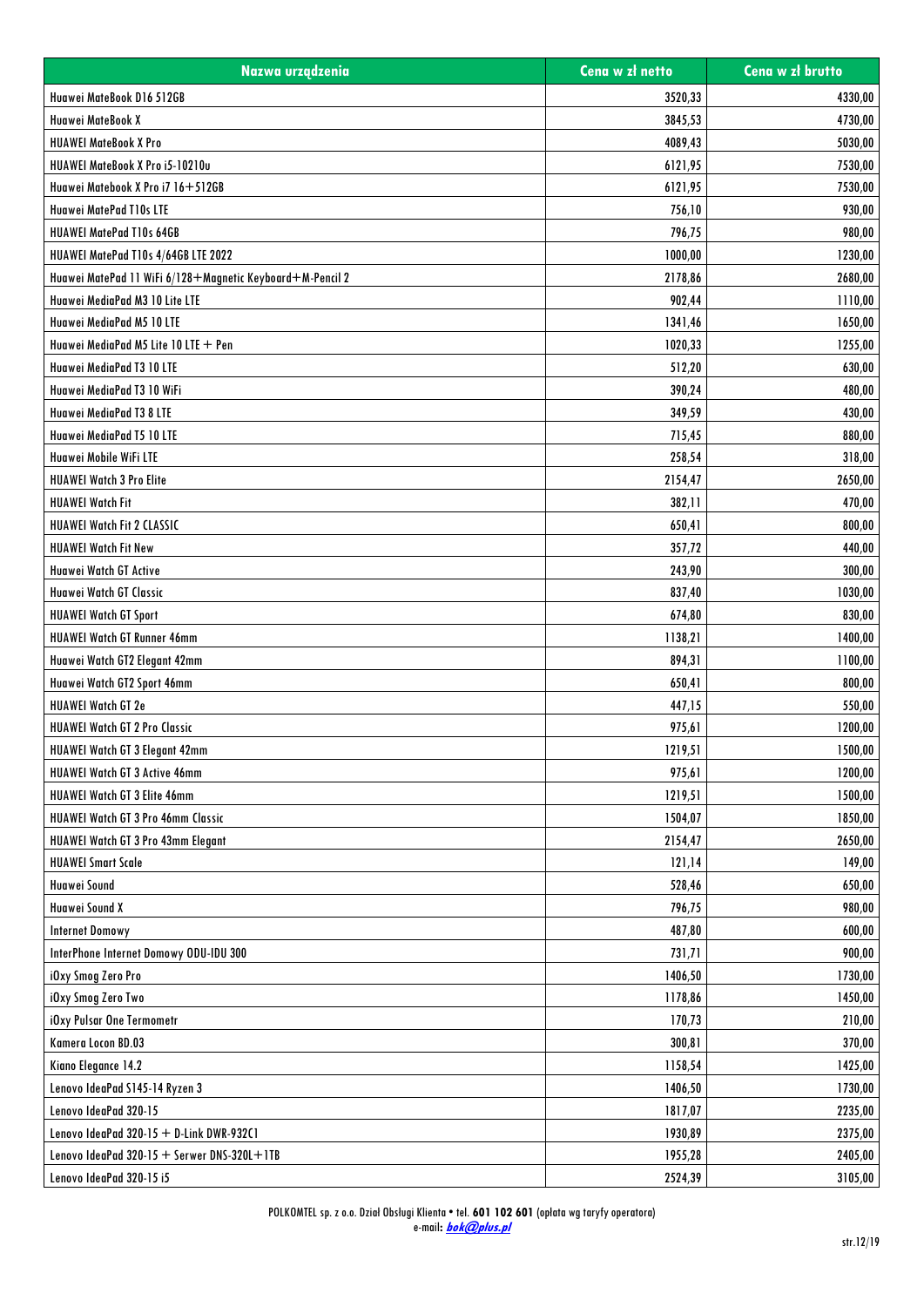| Nazwa urządzenia                            | Cena w zł netto | Cena w zł brutto |
|---------------------------------------------|-----------------|------------------|
| Lenovo IdeaPad 320-15 i5 $+$ Huawei E5573   | 2719,51         | 3345,00          |
| Lenovo IdeaPad S340-15                      | 1975,61         | 2430,00          |
| Lenovo IdeaPad S340-15 Ryzen 5              | 1975,61         | 2430.00          |
| Lenovo IdeaPad 3                            | 2138,21         | 2630,00          |
| Lenovo IdeaPad 3 14 Ryzen 3 3250u           | 1829,27         | 2250,00          |
| Lenovo IdeaPad 3 Gaming                     | 3479,67         | 4280,00          |
| Lenovo IdeaPad 5 14 AMD                     | 2723,58         | 3350,00          |
| Lenovo Ideapad 5 14 Ryzen 7 4700U           | 2764,23         | 3400,00          |
| Lenovo IdeaPad 5 14 i5-1035G1               | 2642,28         | 3250,00          |
| Lenovo IdeaPad 520S                         | 3032,52         | 3730,00          |
| Lenovo Legion Y520                          | 3109,76         | 3825,00          |
| Lenovo Legion Y530 i5-8300H                 | 3357,72         | 4130,00          |
| Lenovo Yoga Smart Tab                       | 1040,65         | 1280,00          |
| Lenovo TAB 2 A7-10F WiFi                    | 288,62          | 355,00           |
| Lenovo TAB48                                | 609,76          | 750,00           |
| Lenovo TAB4 10 LTE                          | 670,73          | 825,00           |
| Lenovo TAB M8                               | 674,80          | 830,00           |
| Lenovo TAB M10+ LTE                         | 878,05          | 1080,00          |
| Lenovo TAB M10+ FHD LTE 64GB                | 1056,91         | 1300,00          |
| Lenovo V15                                  | 3276,42         | 4030,00          |
| LG 24BK550Y Monitor                         | 626,02          | 770,00           |
| Locon GJD.06                                | 203,25          | 250,00           |
| MSI Clutch GM20 ELITE                       | 146,34          | 180,00           |
| MSI Optix G271                              | 1097,56         | 1350,00          |
| MSI Optix G272                              | 1097,56         | 1350,00          |
| MSI Modern MD241P                           | 699,19          | 860,00           |
| MSI Prestige 14 EVO i7-1185G7               | 4756,10         | 5850,00          |
| Netgear Nighthawk M1 MR1100                 | 593,50          | 730,00           |
| OPPO 5G CPE T1a                             | 1138,21         | 1400,00          |
| OPPO Watch 41mm                             | 837,40          | 1030,00          |
| OPPO Watch 46mm                             | 1138,21         | 1400,00          |
| Oppo Watch Free                             | 406,50          | 500,00           |
| Samsung Galaxy Watch Active2 Aluminium 40mm | 796,75          | 980,00           |
| Samsung Galaxy Tab A 10.1 32GB              | 902,44          | 1110,00          |
| Samsung Galaxy Tab A 10.1 2019              | 837,40          | 1030,00          |
| Samsung Galaxy Tab A 7.0 WiFi               | 260,16          | 320,00           |
| <b>Samsung Galaxy Tab A7 LTE</b>            | 1162,60         | 1430,00          |
| Samsung Galaxy Tab A7 Lite T225 LTE         | 837,40          | 1030,00          |
| Samsung Galaxy Tab A8 LTE 4/64GB            | 1162,60         | 1430,00          |
| Samsung Galaxy Tab S3                       | 2365,85         | 2910,00          |
| Samsung Galaxy Tab S5e                      | 1813,01         | 2230,00          |
| <b>Samsung Galaxy Tab S6</b>                | 2951,22         | 3630,00          |
| Samsung Galaxy Tab S6 Lite LTE              | 1731,71         | 2130,00          |
| Samsung Galaxy Tab S7 LTE                   | 3317,07         | 4080,00          |
| Samsung Galaxy Tab S7 FE 5G                 | 2764,23         | 3400,00          |
| Samsung Galaxy Tab S8 5G 8/128GB            | 3601,63         | 4430,00          |
| Samsung Galaxy Watch 42 mm                  | 593,50          | 730,00           |
| Samsung Galaxy Watch 46mm                   | 593,50          | 730,00           |
| Samsung Galaxy Watch Active2 Aluminium 44mm | 837,40          | 1030,00          |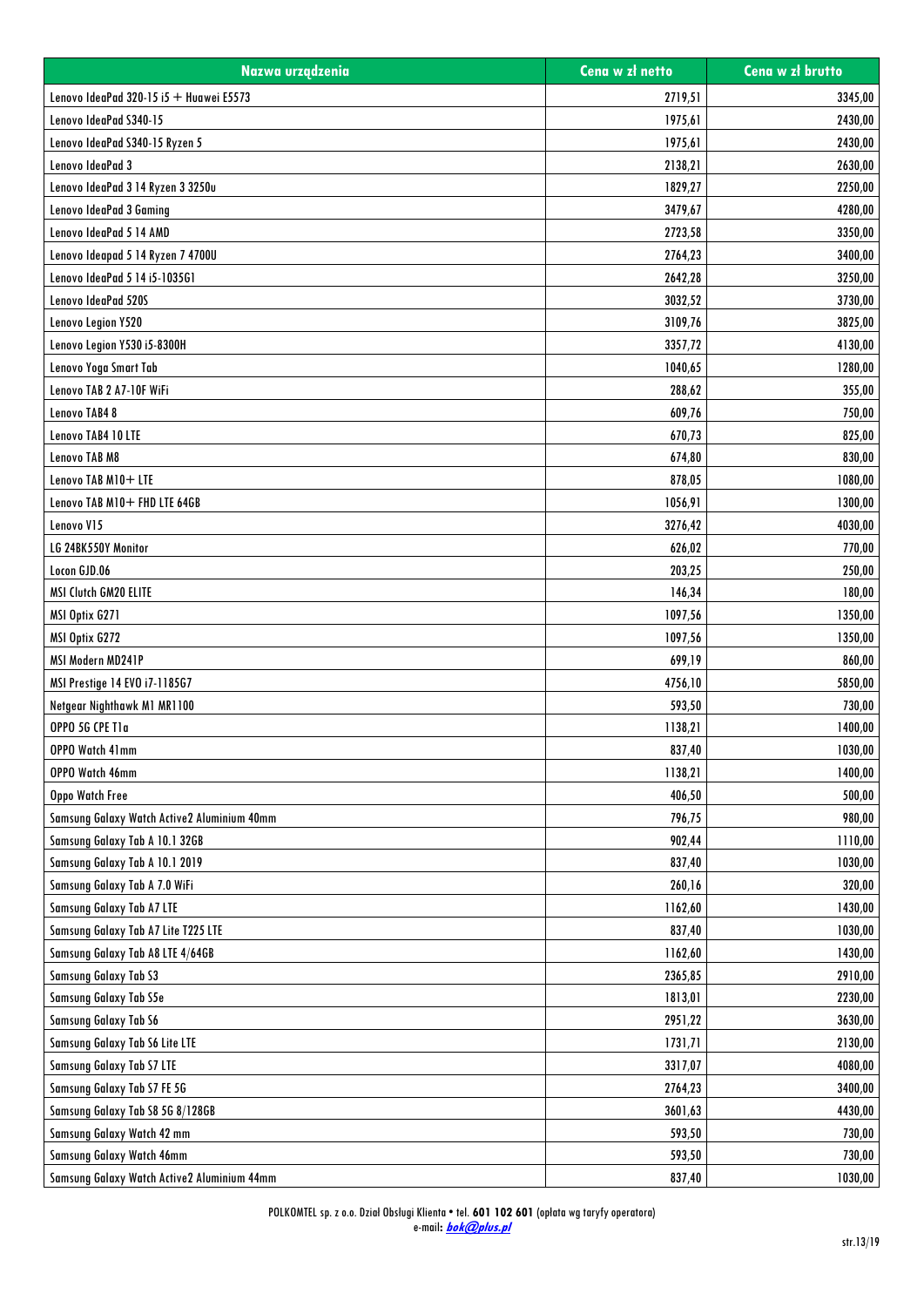| Nazwa urządzenia                                    | Cena w zł netto | Cena w zł brutto |
|-----------------------------------------------------|-----------------|------------------|
| Samsung Galaxy Watch Active2 Stal Nierdzewna 40mm   | 894,31          | 1100,00          |
| Samsung Galaxy Watch Active2 Stal Nierdzewna 44mm   | 894,31          | 1100,00          |
| Samsung Galaxy Watch3 41mm                          | 1243,90         | 1530,00          |
| Samsung Galaxy Watch3 45mm                          | 1325,20         | 1630,00          |
| Samsung Galaxy Watch3 45mm LTE                      | 1650,41         | 2030,00          |
| Samsung Galaxy Watch 4 Aluminium 40mm               | 894,31          | 1100,00          |
| Samsung Galaxy Watch 4 Aluminium 44mm               | 975,61          | 1200,00          |
| Samsung Galaxy Watch 4 Classic Stal Nierdzewna 42mm | 1300,81         | 1600,00          |
| Samsung Galaxy Watch 4 Classic Stal Nierdzewna 46mm | 1422,76         | 1750,00          |
| techbite Arc 13.3 Slim 128GB                        | 1609,76         | 1980,00          |
| Techbite Zin 2                                      | 878,05          | 1080,00          |
| techbite Arc 11.6 HD 128GB                          | 1260,16         | 1550,00          |
| Zestaw 2 kamer Locon BD.03                          | 552,85          | 680,00           |
| <b>ZTE MC801 5G</b>                                 | 1487,80         | 1830,00          |
| <b>ZTE MC801A 5G</b>                                | 1487,80         | 1830,00          |
| ZTE MF283V LTE                                      | 186,99          | 230,00           |
| ZTE MF286                                           | 378,05          | 465,00           |
| ZTE MF286R                                          | 430.89          | 530.00           |
| ZTE MF971R                                          | 284,55          | 350,00           |
| ZTE MF971R bez ładowarki                            | 284,55          | 350,00           |
| ZTE MF971V LTE                                      | 268,29          | 330,00           |

| Mazwa urządzenia 1                        | Cena w zł netto | Cena w zł brutto |
|-------------------------------------------|-----------------|------------------|
| Alcatel Windows Plus 10 4G                | 1186,99         | 1460.00          |
| Keratronik Nadajnik Combo Plus            | 219.51          | 270,00           |
| Lenovo IdeaPad $520S + D$ -Link DWR-932C1 | 3134.15         | 3855,00          |

| Nazwa urzadzenia                   | Cena w zł netto | Cena w zł brutto |
|------------------------------------|-----------------|------------------|
| l Buro Antena zewnetrzna AKC-2 UNI | 96.75           | 119.00           |

## **Urządzenia o ograniczonej dostępności (wyprzedażowe)**

| Nazwa urządzenia             | Cena w zł netto | Cena w zł brutto |
|------------------------------|-----------------|------------------|
| Apple iPhone 6s 64GB LTE     | 2788,62         | 3430,00          |
| Apple iPhone 7 128GB LTE     | 3439,02         | 4230,00          |
| Apple iPhone 7 32GB LTE      | 3032,52         | 3730,00          |
| Apple iPhone 8 64GB LTE      | 2544,72         | 3130,00          |
| Apple iPhone X 64GB LTE      | 4170,73         | 5130,00          |
| Apple iPhone XR 64GB         | 3032,52         | 3730,00          |
| Apple iPhone XS 64GB         | 4252,03         | 5230,00          |
| Apple iPhone SE              | 1991,87         | 2450,00          |
| <b>HONOR 4X Dual SIM Lte</b> | 552,85          | 680,00           |
| HONOR 5X LTE by Huawei       | 837,40          | 1030,00          |
| Honor 7 lite by Huawei       | 593,50          | 730,00           |
| HTC Desire 10 lifestyle      | 560,98          | 690,00           |
| HTC Desire 12                | 211,38          | 260,00           |
| <b>HTC Desire 530 LTE</b>    | 577,24          | 710,00           |
| HTC Desire 610 LTE           | 317,07          | 390,00           |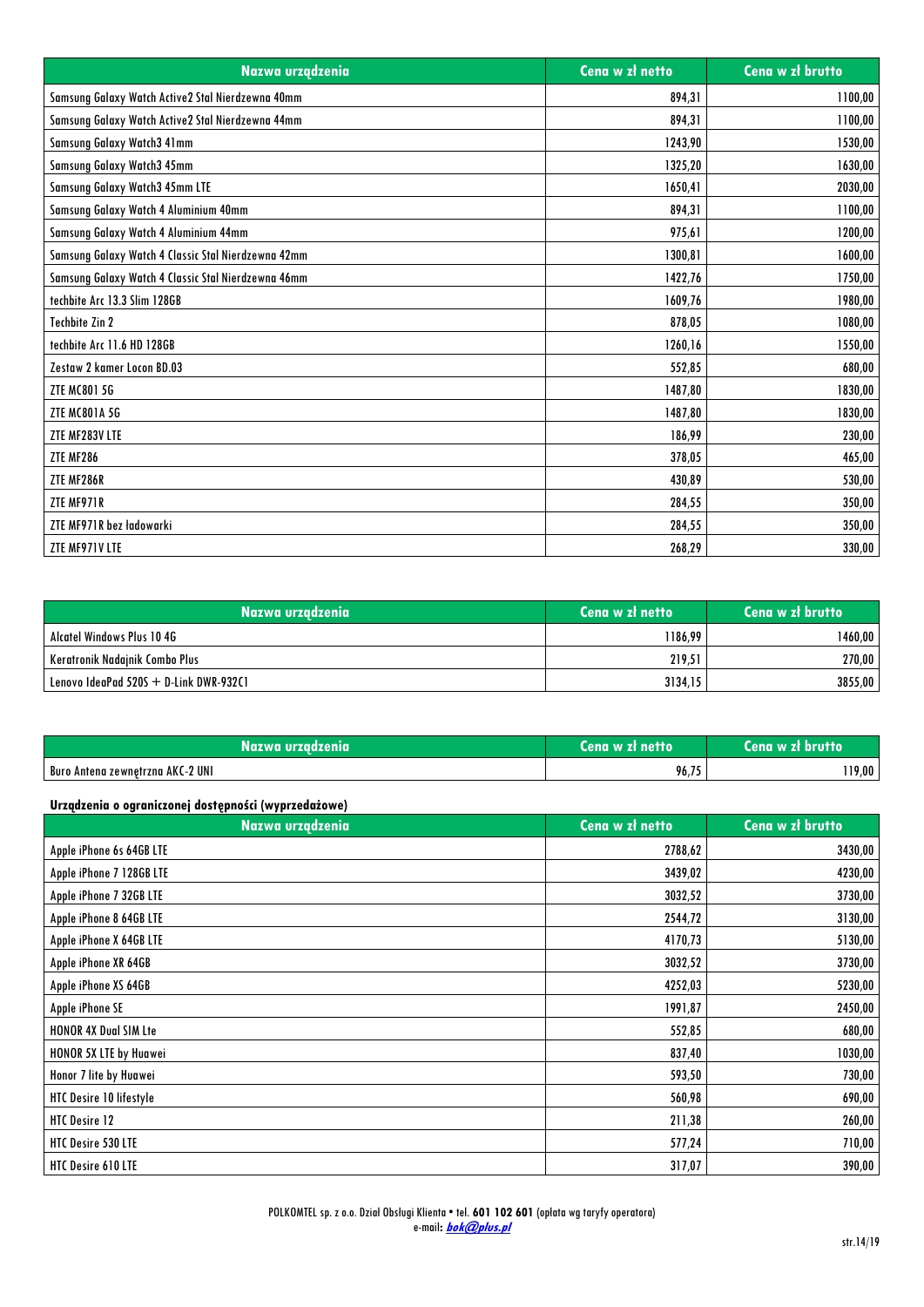| Nazwa urządzenia                 | Cena w zł netto | Cena w zł brutto |
|----------------------------------|-----------------|------------------|
| HTC Desire 610 LTE + SkyCash     | 317,07          | 390,00           |
| <b>HTC U Play</b>                | 1000,00         | 1230,00          |
| Huawei Ascend G6 LTE             | 317,07          | 390.00           |
| Huawei Ascend Y550 LTE           | 317,07          | 390,00           |
| Huawei Honor 9                   | 1243,90         | 1530,00          |
| Huawei Mate 10 lite Dual SIM     | 390,24          | 480,00           |
| Huawei Mate 10 Pro Dual SIM      | 1325,20         | 1630,00          |
| HUAWEI Mate 20 Pro Dual SIM      | 2138,21         | 2630,00          |
| HUAWEI Mate 9 Pro Dual SIM LTE   | 2056,91         | 2530,00          |
| <b>HUAWEI Nova 3</b>             | 674,80          | 830,00           |
| Huawei P10 Dual SIM LTE          | 756,10          | 930,00           |
| Huawei P10 Lite Dual SIM LTE     | 593,50          | 730,00           |
| Huawei P10 Lite DS LTE + Band A1 | 593,50          | 730,00           |
| HUAWEI P20 64GB                  | 959,35          | 1180,00          |
| Huawei P20 128GB                 | 1162,60         | 1430,00          |
| HUAWEI P20 Lite 64GB             | 715,45          | 880,00           |
| Huawei P20 PRO 128GB             | 1650,41         | 2030,00          |
| HUAWEI P8 Lite LTE Dual SIM      | 430,89          | 530,00           |
| Huawei P9                        | 837,40          | 1030,00          |
| Huawei P9 Lite                   | 430,89          | 530,00           |
| Huawei P9 Lite 2017 Dual SIM LTE | 512,20          | 630,00           |
| Huawei Prime Y7 2018 Triple Slot | 512,20          | 630,00           |
| <b>HUAWEI Y7 2019</b>            | 471,54          | 580,00           |
| HUAWEI Y5 2018 Triple Slot       | 308,94          | 380,00           |
| <b>HUAWEI P Smart</b>            | 552,85          | 680,00           |
| HUAWEI P Smart 2019 64GB         | 390,24          | 480,00           |
| Huawei Y3 II                     | 329,27          | 405,00           |
| <b>HUAWEI Y5 LTE</b>             | 317,07          | 390,00           |
| Huawei Y5 II                     | 268,29          | 330,00           |
| Huawei Y6 II LTE                 | 430,89          | 530,00           |
| Huawei Y6 Lte                    | 414,63          | 510,00           |
| Huawei Y6 2017 Dual SIM LTE      | 317,07          | 390,00           |
| Huawei Y6 2018 DS Triple Slot    | 430,89          | 530,00           |
| Huawei Y6 2019                   | 308,94          | 380,00           |
| HUAWEI Y635 LTE                  | 317,07          | 390,00           |
| Huawei Y7 Dual SIM LTE           | 593,50          | 730,00           |
| Lenovo C2 Power                  | 308,94          | 380,00           |
| Lenovo K5                        | 268,29          | 330,00           |
| Lenovo K6 Note LTE               | 430,89          | 530,00           |
|                                  |                 |                  |
| Lenovo Moto Z                    | 837,40          | 1030,00          |
| LG Full HD Smart TV 43 43LJ594V  | 1056,10         | 1299,00          |
| LG Full HD Smart TV 49 49LJ594V  | 1243,90         | 1530,00          |
| <b>LG G6</b>                     | 756,10          | 930,00           |
| LG G7 Fit                        | 918,70          | 1130,00          |
| LG G7 ThinQ                      | 1081,30         | 1330,00          |
| Lenovo Moto G4 Plus LTE          | 873,98          | 1075,00          |
| LG F60 LTE                       | 219,51          | 270,00           |
| LG G2 mini LTE                   | 1024,39         | 1260,00          |
| <b>LG G4</b>                     | 1569,11         | 1930,00          |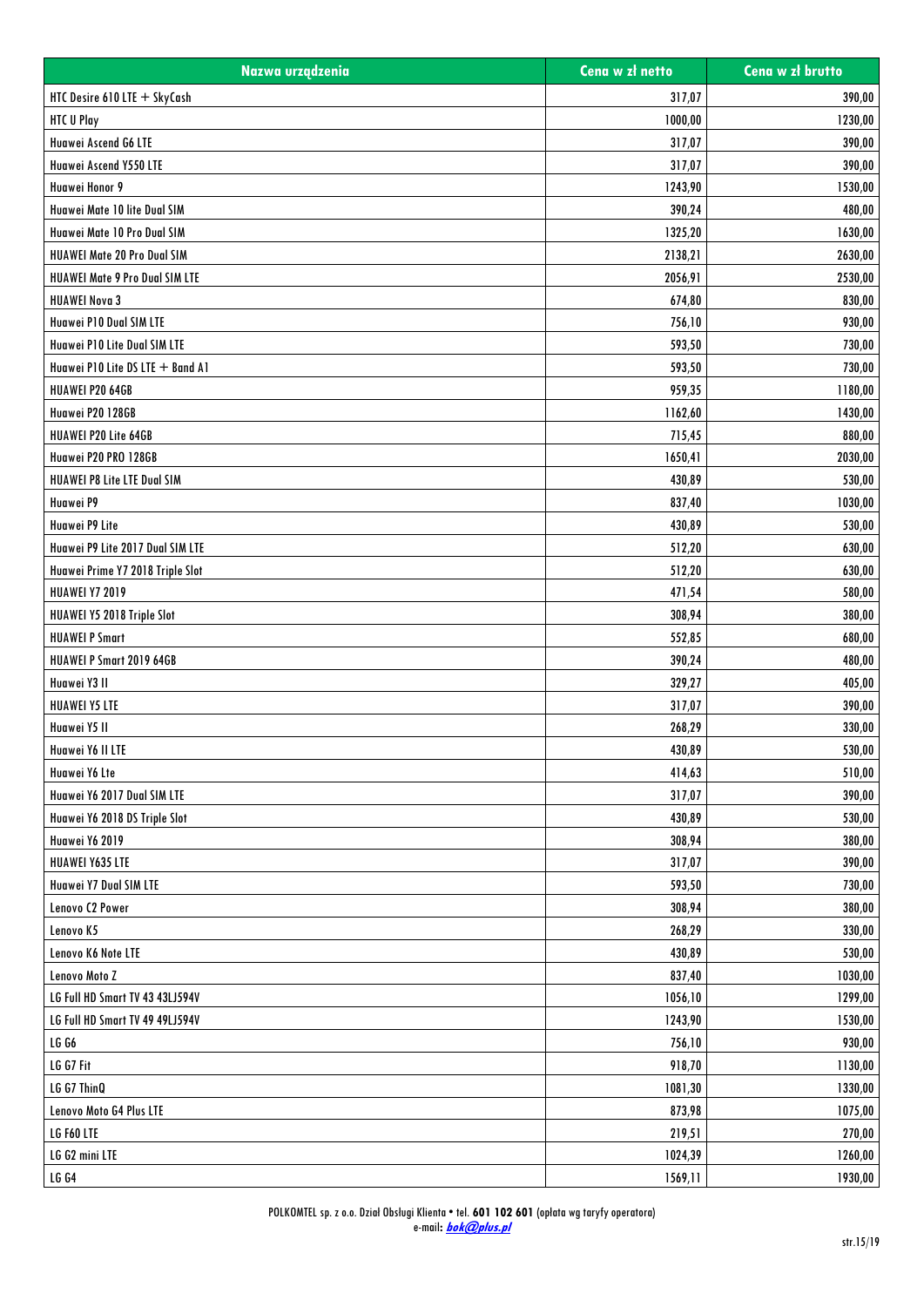| Nazwa urządzenia                                 | Cena w zł netto | Cena w zł brutto |
|--------------------------------------------------|-----------------|------------------|
| LG G4 dual SIM                                   | 1569,11         | 1930,00          |
| LG G4 Stylus LTE                                 | 788,62          | 970,00           |
| <b>LG G4c</b>                                    | 593,50          | 730,00           |
| LG G4s                                           | 845,53          | 1040,00          |
| LG K10 LTE                                       | 678,86          | 835,00           |
| LG K3 LTE Dual SIM                               | 227,64          | 280,00           |
| LG K4 LTE                                        | 414,63          | 510,00           |
| LG K8 LTE                                        | 349,59          | 430,00           |
| LG K8 LTE Dual SIM LTE                           | 349,59          | 430,00           |
| LG K10 2017 DS                                   | 390,24          | 480,00           |
| LG K4 2017 DS                                    | 268,29          | 330,00           |
| <b>LG K20</b>                                    | 308,94          | 380,00           |
| LG K8 2017 DS                                    | 349,59          | 430,00           |
| LG K9 Dual                                       | 349,59          | 430,00           |
| LG K11 Dual                                      | 430,89          | 530,00           |
| <b>LG Q6</b>                                     | 471,54          | 580,00           |
| LG Q6 + Głośnik PH1                              | 471,54          | 580,00           |
| <b>LG Q60</b>                                    | 430,89          | 530,00           |
| LG Q7 Dual                                       | 634,15          | 780,00           |
| LG Smart TV LED 49 49LH570V                      | 1406,50         | 1730,00          |
| LG UHD Smart 4K 49 49UM7000PLA                   | 1406,50         | 1730,00          |
| LG UHD Smart 4K 49 49UM7100PLB                   | 1406,50         | 1730,00          |
| <b>LG V30</b>                                    | 1650,41         | 2030,00          |
| LG LG Leon 4G LTE                                | 357,72          | 440,00           |
| LG Smart TV 49                                   | 2121,95         | 2610,00          |
| LG Smart TV 55                                   | 2617,89         | 3220,00          |
| LG Spirit 4G LTE                                 | 455,28          | 560,00           |
| <b>LG Wine Smart</b>                             | 532,52          | 655,00           |
| LG X mach                                        | 674,80          | 830,00           |
| LG X power                                       | 512,20          | 630,00           |
| Locon GJD.03 Wodoodporny zegarek GPS dla dziecka | 223,58          | 275,00           |
| Maxcom Classic MM143 3G                          | 142,28          | 175,00           |
| Maxcom MM238 3G                                  | 146,34          | 180,00           |
| Maxcom Comfort MM826 3G                          | 300,81          | 370,00           |
| Maxcom Strong MM916 3G                           | 227,64          | 280,00           |
| MaxCom MM720                                     | 126,02          | 155,00           |
| Maxcom MM822BB                                   | 146,34          | 180,00           |
| Maxcom Smart MS457 LTE Strong                    | 512,20          | 630,00           |
| Microsoft Lumia 435                              | 219,51          | 270,00           |
| Microsoft Lumia 550 LTE                          | 353,66          | 435,00           |
| Microsoft Lumia 640 LTE                          | 670,73          | 825,00           |
| Microsoft Lumia 650 LTE                          | 491,87          | 605,00           |
| Motorola Moto C Plus                             | 268,29          | 330,00           |
| Motorola Moto G 5s gen.                          | 593,50          | 730,00           |
| Motorola Moto G6                                 | 512,20          | 630,00           |
| Motorola Moto E4                                 | 308,94          | 380,00           |
| Motorola Moto E5                                 | 349,59          | 430,00           |
| Motorola Moto E5 Plus                            | 577,24          | 710,00           |
| Motorola Moto Z3 Play                            | 918,70          | 1130,00          |
|                                                  |                 |                  |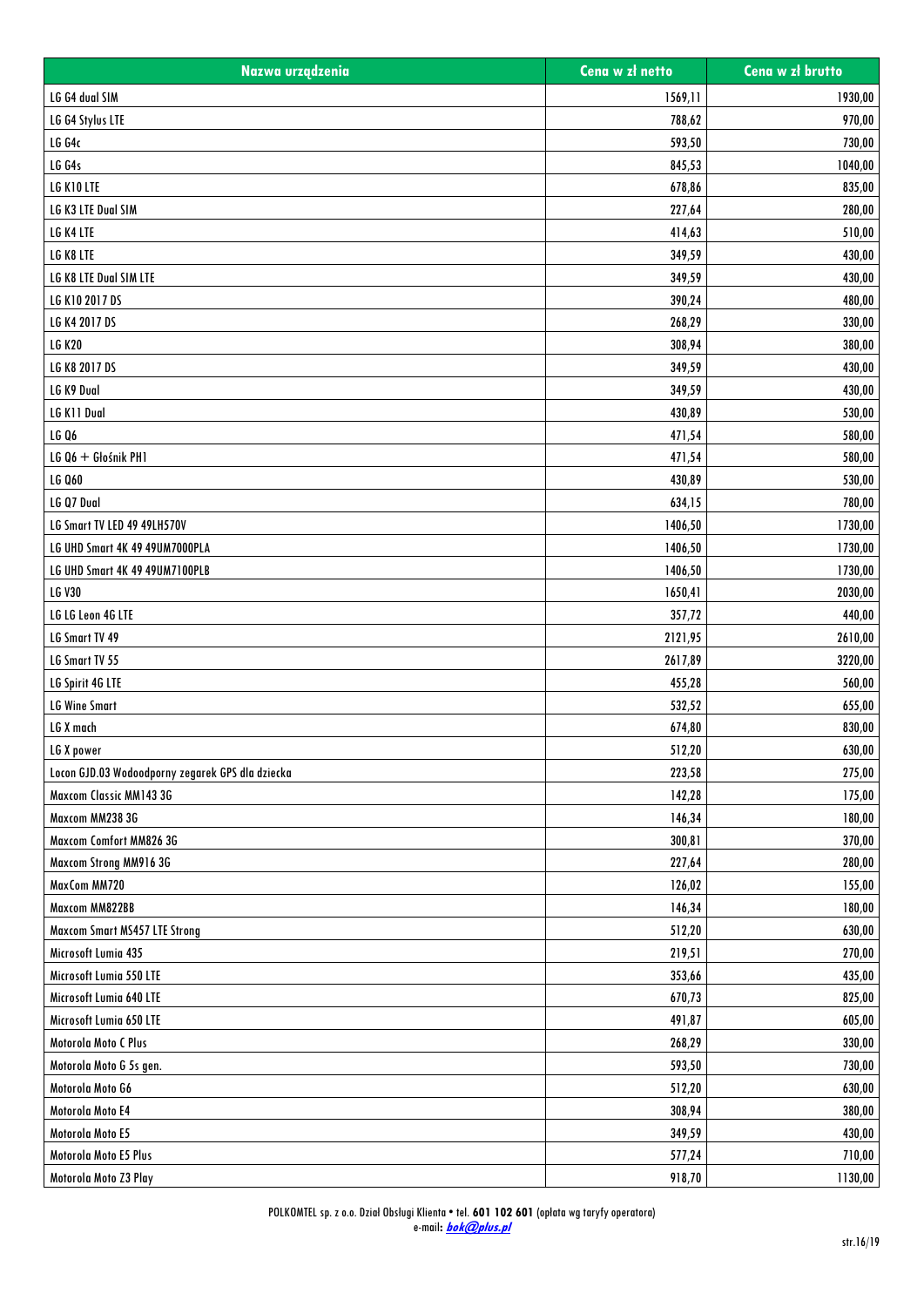| 918,70<br>1130,00<br>Motorola Moto Z3 Play+głośnik+uchwyt<br>Motorola One<br>512,20<br>630,00<br>Motus Scooty 8.5 350W<br>1162,60<br>1430,00<br>Nokia Lumia 520<br>414,63<br>510,00<br>Nokia Lumia 610<br>520,33<br>640,00<br>Nokia Lumia 630<br>284,55<br>350,00<br>Nokia Lumia 735 LTE<br>569,11<br>700,00<br>Nokia 3310 3G DS<br>227,64<br>280,00<br>Nokia 5.1 DS<br>674,80<br>830,00<br>Nokia 7 Plus<br>1162,60<br>1430,00<br>Nokia 7.1 DS<br>1000,00<br>1230,00<br>Nokia X<br>333,33<br>410,00<br>Philips S318<br>268,29<br>330,00<br>268,29<br>330,00<br>Navitel R600 Rejestrator jazdy<br>Philips S326<br>268,29<br>330,00<br><b>Samsung Galaxy A3</b><br>747,97<br>920,00<br>Samsung Galaxy A3 (2016)<br>512,20<br>630,00<br>Samsung Galaxy A3 (2017)<br>512,20<br>630,00<br>Samsung Galaxy A5 (2016)<br>512,20<br>630,00<br>Samsung Galaxy A5 (2017)<br>512,20<br>630,00<br><b>Samsung Galaxy A6</b><br>674,80<br>830,00<br>Samsung Galaxy A6+<br>756,10<br>930,00<br><b>Samsung Galaxy A7</b><br>837,40<br>1030,00<br><b>Samsung Galaxy A8</b><br>1406,50<br>1730,00<br><b>Samsung Galaxy A9</b><br>1487,80<br>1830,00<br>121,95<br><b>Samsung Galaxy Ace 2</b><br>150,00<br>Samsung Galaxy Ace 3 LTE<br>219,51<br>270,00<br><b>Samsung Galaxy Grand Prime</b><br>512,20<br>630,00<br><b>Samsung Galaxy J1</b><br>317,07<br>390,00<br>524,39<br>Samsung Galaxy J1 (2016)<br>645,00<br>308,94<br>380,00<br>Samsung Galaxy J3 (2016)<br>Samsung Galaxy J3 (2017)<br>349,59<br>430,00<br>Samsung Galaxy J4+<br>630,00<br>512,20<br>Samsung Galaxy J5 (2016)<br>349,59<br>430,00<br>Samsung Galaxy J5 (2017)<br>390,24<br>480,00<br><b>Samsung Galaxy J6</b><br>593,50<br>730,00<br>Samsung Galaxy J6+<br>512,20<br>630,00<br>930,00<br>Samsung Galaxy J7 (2017)<br>756,10<br><b>Samsung Galaxy J5</b><br>512,20<br>630,00<br>Samsung Galaxy J7 (2016)<br>715,45<br>880,00<br>Samsung Galaxy mini 2<br>121,95<br>150,00<br><b>Samsung Galaxy S4</b><br>902,44<br>1110,00<br>Samsung Galaxy S4 mini<br>317,07<br>390,00<br>Samsung Galaxy S5 mini LTE<br>1000,00<br>1230,00<br>Samsung Galaxy S7 Edge<br>1325,20<br>1630,00<br><b>Samsung Galaxy S8</b><br>1406,50<br>1730,00<br>Samsung Galaxy S8+<br>1894,31<br>2330,00<br><b>Samsung Galaxy S9</b><br>1650,41<br>2030,00<br>Samsung Galaxy S9+<br>2138,21<br>2630,00 | Nazwa urządzenia | Cena w zł netto | Cena w zł brutto |
|------------------------------------------------------------------------------------------------------------------------------------------------------------------------------------------------------------------------------------------------------------------------------------------------------------------------------------------------------------------------------------------------------------------------------------------------------------------------------------------------------------------------------------------------------------------------------------------------------------------------------------------------------------------------------------------------------------------------------------------------------------------------------------------------------------------------------------------------------------------------------------------------------------------------------------------------------------------------------------------------------------------------------------------------------------------------------------------------------------------------------------------------------------------------------------------------------------------------------------------------------------------------------------------------------------------------------------------------------------------------------------------------------------------------------------------------------------------------------------------------------------------------------------------------------------------------------------------------------------------------------------------------------------------------------------------------------------------------------------------------------------------------------------------------------------------------------------------------------------------------------------------------------------------------------------------------------------------------------------------------------------------------------------------------------------------------------------------------------------------------------------------------------------------------------------------------------------------------------------------------------------------------------------------------------------------------------|------------------|-----------------|------------------|
|                                                                                                                                                                                                                                                                                                                                                                                                                                                                                                                                                                                                                                                                                                                                                                                                                                                                                                                                                                                                                                                                                                                                                                                                                                                                                                                                                                                                                                                                                                                                                                                                                                                                                                                                                                                                                                                                                                                                                                                                                                                                                                                                                                                                                                                                                                                              |                  |                 |                  |
|                                                                                                                                                                                                                                                                                                                                                                                                                                                                                                                                                                                                                                                                                                                                                                                                                                                                                                                                                                                                                                                                                                                                                                                                                                                                                                                                                                                                                                                                                                                                                                                                                                                                                                                                                                                                                                                                                                                                                                                                                                                                                                                                                                                                                                                                                                                              |                  |                 |                  |
|                                                                                                                                                                                                                                                                                                                                                                                                                                                                                                                                                                                                                                                                                                                                                                                                                                                                                                                                                                                                                                                                                                                                                                                                                                                                                                                                                                                                                                                                                                                                                                                                                                                                                                                                                                                                                                                                                                                                                                                                                                                                                                                                                                                                                                                                                                                              |                  |                 |                  |
|                                                                                                                                                                                                                                                                                                                                                                                                                                                                                                                                                                                                                                                                                                                                                                                                                                                                                                                                                                                                                                                                                                                                                                                                                                                                                                                                                                                                                                                                                                                                                                                                                                                                                                                                                                                                                                                                                                                                                                                                                                                                                                                                                                                                                                                                                                                              |                  |                 |                  |
|                                                                                                                                                                                                                                                                                                                                                                                                                                                                                                                                                                                                                                                                                                                                                                                                                                                                                                                                                                                                                                                                                                                                                                                                                                                                                                                                                                                                                                                                                                                                                                                                                                                                                                                                                                                                                                                                                                                                                                                                                                                                                                                                                                                                                                                                                                                              |                  |                 |                  |
|                                                                                                                                                                                                                                                                                                                                                                                                                                                                                                                                                                                                                                                                                                                                                                                                                                                                                                                                                                                                                                                                                                                                                                                                                                                                                                                                                                                                                                                                                                                                                                                                                                                                                                                                                                                                                                                                                                                                                                                                                                                                                                                                                                                                                                                                                                                              |                  |                 |                  |
|                                                                                                                                                                                                                                                                                                                                                                                                                                                                                                                                                                                                                                                                                                                                                                                                                                                                                                                                                                                                                                                                                                                                                                                                                                                                                                                                                                                                                                                                                                                                                                                                                                                                                                                                                                                                                                                                                                                                                                                                                                                                                                                                                                                                                                                                                                                              |                  |                 |                  |
|                                                                                                                                                                                                                                                                                                                                                                                                                                                                                                                                                                                                                                                                                                                                                                                                                                                                                                                                                                                                                                                                                                                                                                                                                                                                                                                                                                                                                                                                                                                                                                                                                                                                                                                                                                                                                                                                                                                                                                                                                                                                                                                                                                                                                                                                                                                              |                  |                 |                  |
|                                                                                                                                                                                                                                                                                                                                                                                                                                                                                                                                                                                                                                                                                                                                                                                                                                                                                                                                                                                                                                                                                                                                                                                                                                                                                                                                                                                                                                                                                                                                                                                                                                                                                                                                                                                                                                                                                                                                                                                                                                                                                                                                                                                                                                                                                                                              |                  |                 |                  |
|                                                                                                                                                                                                                                                                                                                                                                                                                                                                                                                                                                                                                                                                                                                                                                                                                                                                                                                                                                                                                                                                                                                                                                                                                                                                                                                                                                                                                                                                                                                                                                                                                                                                                                                                                                                                                                                                                                                                                                                                                                                                                                                                                                                                                                                                                                                              |                  |                 |                  |
|                                                                                                                                                                                                                                                                                                                                                                                                                                                                                                                                                                                                                                                                                                                                                                                                                                                                                                                                                                                                                                                                                                                                                                                                                                                                                                                                                                                                                                                                                                                                                                                                                                                                                                                                                                                                                                                                                                                                                                                                                                                                                                                                                                                                                                                                                                                              |                  |                 |                  |
|                                                                                                                                                                                                                                                                                                                                                                                                                                                                                                                                                                                                                                                                                                                                                                                                                                                                                                                                                                                                                                                                                                                                                                                                                                                                                                                                                                                                                                                                                                                                                                                                                                                                                                                                                                                                                                                                                                                                                                                                                                                                                                                                                                                                                                                                                                                              |                  |                 |                  |
|                                                                                                                                                                                                                                                                                                                                                                                                                                                                                                                                                                                                                                                                                                                                                                                                                                                                                                                                                                                                                                                                                                                                                                                                                                                                                                                                                                                                                                                                                                                                                                                                                                                                                                                                                                                                                                                                                                                                                                                                                                                                                                                                                                                                                                                                                                                              |                  |                 |                  |
|                                                                                                                                                                                                                                                                                                                                                                                                                                                                                                                                                                                                                                                                                                                                                                                                                                                                                                                                                                                                                                                                                                                                                                                                                                                                                                                                                                                                                                                                                                                                                                                                                                                                                                                                                                                                                                                                                                                                                                                                                                                                                                                                                                                                                                                                                                                              |                  |                 |                  |
|                                                                                                                                                                                                                                                                                                                                                                                                                                                                                                                                                                                                                                                                                                                                                                                                                                                                                                                                                                                                                                                                                                                                                                                                                                                                                                                                                                                                                                                                                                                                                                                                                                                                                                                                                                                                                                                                                                                                                                                                                                                                                                                                                                                                                                                                                                                              |                  |                 |                  |
|                                                                                                                                                                                                                                                                                                                                                                                                                                                                                                                                                                                                                                                                                                                                                                                                                                                                                                                                                                                                                                                                                                                                                                                                                                                                                                                                                                                                                                                                                                                                                                                                                                                                                                                                                                                                                                                                                                                                                                                                                                                                                                                                                                                                                                                                                                                              |                  |                 |                  |
|                                                                                                                                                                                                                                                                                                                                                                                                                                                                                                                                                                                                                                                                                                                                                                                                                                                                                                                                                                                                                                                                                                                                                                                                                                                                                                                                                                                                                                                                                                                                                                                                                                                                                                                                                                                                                                                                                                                                                                                                                                                                                                                                                                                                                                                                                                                              |                  |                 |                  |
|                                                                                                                                                                                                                                                                                                                                                                                                                                                                                                                                                                                                                                                                                                                                                                                                                                                                                                                                                                                                                                                                                                                                                                                                                                                                                                                                                                                                                                                                                                                                                                                                                                                                                                                                                                                                                                                                                                                                                                                                                                                                                                                                                                                                                                                                                                                              |                  |                 |                  |
|                                                                                                                                                                                                                                                                                                                                                                                                                                                                                                                                                                                                                                                                                                                                                                                                                                                                                                                                                                                                                                                                                                                                                                                                                                                                                                                                                                                                                                                                                                                                                                                                                                                                                                                                                                                                                                                                                                                                                                                                                                                                                                                                                                                                                                                                                                                              |                  |                 |                  |
|                                                                                                                                                                                                                                                                                                                                                                                                                                                                                                                                                                                                                                                                                                                                                                                                                                                                                                                                                                                                                                                                                                                                                                                                                                                                                                                                                                                                                                                                                                                                                                                                                                                                                                                                                                                                                                                                                                                                                                                                                                                                                                                                                                                                                                                                                                                              |                  |                 |                  |
|                                                                                                                                                                                                                                                                                                                                                                                                                                                                                                                                                                                                                                                                                                                                                                                                                                                                                                                                                                                                                                                                                                                                                                                                                                                                                                                                                                                                                                                                                                                                                                                                                                                                                                                                                                                                                                                                                                                                                                                                                                                                                                                                                                                                                                                                                                                              |                  |                 |                  |
|                                                                                                                                                                                                                                                                                                                                                                                                                                                                                                                                                                                                                                                                                                                                                                                                                                                                                                                                                                                                                                                                                                                                                                                                                                                                                                                                                                                                                                                                                                                                                                                                                                                                                                                                                                                                                                                                                                                                                                                                                                                                                                                                                                                                                                                                                                                              |                  |                 |                  |
|                                                                                                                                                                                                                                                                                                                                                                                                                                                                                                                                                                                                                                                                                                                                                                                                                                                                                                                                                                                                                                                                                                                                                                                                                                                                                                                                                                                                                                                                                                                                                                                                                                                                                                                                                                                                                                                                                                                                                                                                                                                                                                                                                                                                                                                                                                                              |                  |                 |                  |
|                                                                                                                                                                                                                                                                                                                                                                                                                                                                                                                                                                                                                                                                                                                                                                                                                                                                                                                                                                                                                                                                                                                                                                                                                                                                                                                                                                                                                                                                                                                                                                                                                                                                                                                                                                                                                                                                                                                                                                                                                                                                                                                                                                                                                                                                                                                              |                  |                 |                  |
|                                                                                                                                                                                                                                                                                                                                                                                                                                                                                                                                                                                                                                                                                                                                                                                                                                                                                                                                                                                                                                                                                                                                                                                                                                                                                                                                                                                                                                                                                                                                                                                                                                                                                                                                                                                                                                                                                                                                                                                                                                                                                                                                                                                                                                                                                                                              |                  |                 |                  |
|                                                                                                                                                                                                                                                                                                                                                                                                                                                                                                                                                                                                                                                                                                                                                                                                                                                                                                                                                                                                                                                                                                                                                                                                                                                                                                                                                                                                                                                                                                                                                                                                                                                                                                                                                                                                                                                                                                                                                                                                                                                                                                                                                                                                                                                                                                                              |                  |                 |                  |
|                                                                                                                                                                                                                                                                                                                                                                                                                                                                                                                                                                                                                                                                                                                                                                                                                                                                                                                                                                                                                                                                                                                                                                                                                                                                                                                                                                                                                                                                                                                                                                                                                                                                                                                                                                                                                                                                                                                                                                                                                                                                                                                                                                                                                                                                                                                              |                  |                 |                  |
|                                                                                                                                                                                                                                                                                                                                                                                                                                                                                                                                                                                                                                                                                                                                                                                                                                                                                                                                                                                                                                                                                                                                                                                                                                                                                                                                                                                                                                                                                                                                                                                                                                                                                                                                                                                                                                                                                                                                                                                                                                                                                                                                                                                                                                                                                                                              |                  |                 |                  |
|                                                                                                                                                                                                                                                                                                                                                                                                                                                                                                                                                                                                                                                                                                                                                                                                                                                                                                                                                                                                                                                                                                                                                                                                                                                                                                                                                                                                                                                                                                                                                                                                                                                                                                                                                                                                                                                                                                                                                                                                                                                                                                                                                                                                                                                                                                                              |                  |                 |                  |
|                                                                                                                                                                                                                                                                                                                                                                                                                                                                                                                                                                                                                                                                                                                                                                                                                                                                                                                                                                                                                                                                                                                                                                                                                                                                                                                                                                                                                                                                                                                                                                                                                                                                                                                                                                                                                                                                                                                                                                                                                                                                                                                                                                                                                                                                                                                              |                  |                 |                  |
|                                                                                                                                                                                                                                                                                                                                                                                                                                                                                                                                                                                                                                                                                                                                                                                                                                                                                                                                                                                                                                                                                                                                                                                                                                                                                                                                                                                                                                                                                                                                                                                                                                                                                                                                                                                                                                                                                                                                                                                                                                                                                                                                                                                                                                                                                                                              |                  |                 |                  |
|                                                                                                                                                                                                                                                                                                                                                                                                                                                                                                                                                                                                                                                                                                                                                                                                                                                                                                                                                                                                                                                                                                                                                                                                                                                                                                                                                                                                                                                                                                                                                                                                                                                                                                                                                                                                                                                                                                                                                                                                                                                                                                                                                                                                                                                                                                                              |                  |                 |                  |
|                                                                                                                                                                                                                                                                                                                                                                                                                                                                                                                                                                                                                                                                                                                                                                                                                                                                                                                                                                                                                                                                                                                                                                                                                                                                                                                                                                                                                                                                                                                                                                                                                                                                                                                                                                                                                                                                                                                                                                                                                                                                                                                                                                                                                                                                                                                              |                  |                 |                  |
|                                                                                                                                                                                                                                                                                                                                                                                                                                                                                                                                                                                                                                                                                                                                                                                                                                                                                                                                                                                                                                                                                                                                                                                                                                                                                                                                                                                                                                                                                                                                                                                                                                                                                                                                                                                                                                                                                                                                                                                                                                                                                                                                                                                                                                                                                                                              |                  |                 |                  |
|                                                                                                                                                                                                                                                                                                                                                                                                                                                                                                                                                                                                                                                                                                                                                                                                                                                                                                                                                                                                                                                                                                                                                                                                                                                                                                                                                                                                                                                                                                                                                                                                                                                                                                                                                                                                                                                                                                                                                                                                                                                                                                                                                                                                                                                                                                                              |                  |                 |                  |
|                                                                                                                                                                                                                                                                                                                                                                                                                                                                                                                                                                                                                                                                                                                                                                                                                                                                                                                                                                                                                                                                                                                                                                                                                                                                                                                                                                                                                                                                                                                                                                                                                                                                                                                                                                                                                                                                                                                                                                                                                                                                                                                                                                                                                                                                                                                              |                  |                 |                  |
|                                                                                                                                                                                                                                                                                                                                                                                                                                                                                                                                                                                                                                                                                                                                                                                                                                                                                                                                                                                                                                                                                                                                                                                                                                                                                                                                                                                                                                                                                                                                                                                                                                                                                                                                                                                                                                                                                                                                                                                                                                                                                                                                                                                                                                                                                                                              |                  |                 |                  |
|                                                                                                                                                                                                                                                                                                                                                                                                                                                                                                                                                                                                                                                                                                                                                                                                                                                                                                                                                                                                                                                                                                                                                                                                                                                                                                                                                                                                                                                                                                                                                                                                                                                                                                                                                                                                                                                                                                                                                                                                                                                                                                                                                                                                                                                                                                                              |                  |                 |                  |
|                                                                                                                                                                                                                                                                                                                                                                                                                                                                                                                                                                                                                                                                                                                                                                                                                                                                                                                                                                                                                                                                                                                                                                                                                                                                                                                                                                                                                                                                                                                                                                                                                                                                                                                                                                                                                                                                                                                                                                                                                                                                                                                                                                                                                                                                                                                              |                  |                 |                  |
|                                                                                                                                                                                                                                                                                                                                                                                                                                                                                                                                                                                                                                                                                                                                                                                                                                                                                                                                                                                                                                                                                                                                                                                                                                                                                                                                                                                                                                                                                                                                                                                                                                                                                                                                                                                                                                                                                                                                                                                                                                                                                                                                                                                                                                                                                                                              |                  |                 |                  |
|                                                                                                                                                                                                                                                                                                                                                                                                                                                                                                                                                                                                                                                                                                                                                                                                                                                                                                                                                                                                                                                                                                                                                                                                                                                                                                                                                                                                                                                                                                                                                                                                                                                                                                                                                                                                                                                                                                                                                                                                                                                                                                                                                                                                                                                                                                                              |                  |                 |                  |
|                                                                                                                                                                                                                                                                                                                                                                                                                                                                                                                                                                                                                                                                                                                                                                                                                                                                                                                                                                                                                                                                                                                                                                                                                                                                                                                                                                                                                                                                                                                                                                                                                                                                                                                                                                                                                                                                                                                                                                                                                                                                                                                                                                                                                                                                                                                              |                  |                 |                  |
|                                                                                                                                                                                                                                                                                                                                                                                                                                                                                                                                                                                                                                                                                                                                                                                                                                                                                                                                                                                                                                                                                                                                                                                                                                                                                                                                                                                                                                                                                                                                                                                                                                                                                                                                                                                                                                                                                                                                                                                                                                                                                                                                                                                                                                                                                                                              |                  |                 |                  |
|                                                                                                                                                                                                                                                                                                                                                                                                                                                                                                                                                                                                                                                                                                                                                                                                                                                                                                                                                                                                                                                                                                                                                                                                                                                                                                                                                                                                                                                                                                                                                                                                                                                                                                                                                                                                                                                                                                                                                                                                                                                                                                                                                                                                                                                                                                                              |                  |                 |                  |
|                                                                                                                                                                                                                                                                                                                                                                                                                                                                                                                                                                                                                                                                                                                                                                                                                                                                                                                                                                                                                                                                                                                                                                                                                                                                                                                                                                                                                                                                                                                                                                                                                                                                                                                                                                                                                                                                                                                                                                                                                                                                                                                                                                                                                                                                                                                              |                  |                 |                  |
|                                                                                                                                                                                                                                                                                                                                                                                                                                                                                                                                                                                                                                                                                                                                                                                                                                                                                                                                                                                                                                                                                                                                                                                                                                                                                                                                                                                                                                                                                                                                                                                                                                                                                                                                                                                                                                                                                                                                                                                                                                                                                                                                                                                                                                                                                                                              |                  |                 |                  |
|                                                                                                                                                                                                                                                                                                                                                                                                                                                                                                                                                                                                                                                                                                                                                                                                                                                                                                                                                                                                                                                                                                                                                                                                                                                                                                                                                                                                                                                                                                                                                                                                                                                                                                                                                                                                                                                                                                                                                                                                                                                                                                                                                                                                                                                                                                                              |                  |                 |                  |
|                                                                                                                                                                                                                                                                                                                                                                                                                                                                                                                                                                                                                                                                                                                                                                                                                                                                                                                                                                                                                                                                                                                                                                                                                                                                                                                                                                                                                                                                                                                                                                                                                                                                                                                                                                                                                                                                                                                                                                                                                                                                                                                                                                                                                                                                                                                              |                  |                 |                  |
|                                                                                                                                                                                                                                                                                                                                                                                                                                                                                                                                                                                                                                                                                                                                                                                                                                                                                                                                                                                                                                                                                                                                                                                                                                                                                                                                                                                                                                                                                                                                                                                                                                                                                                                                                                                                                                                                                                                                                                                                                                                                                                                                                                                                                                                                                                                              |                  |                 |                  |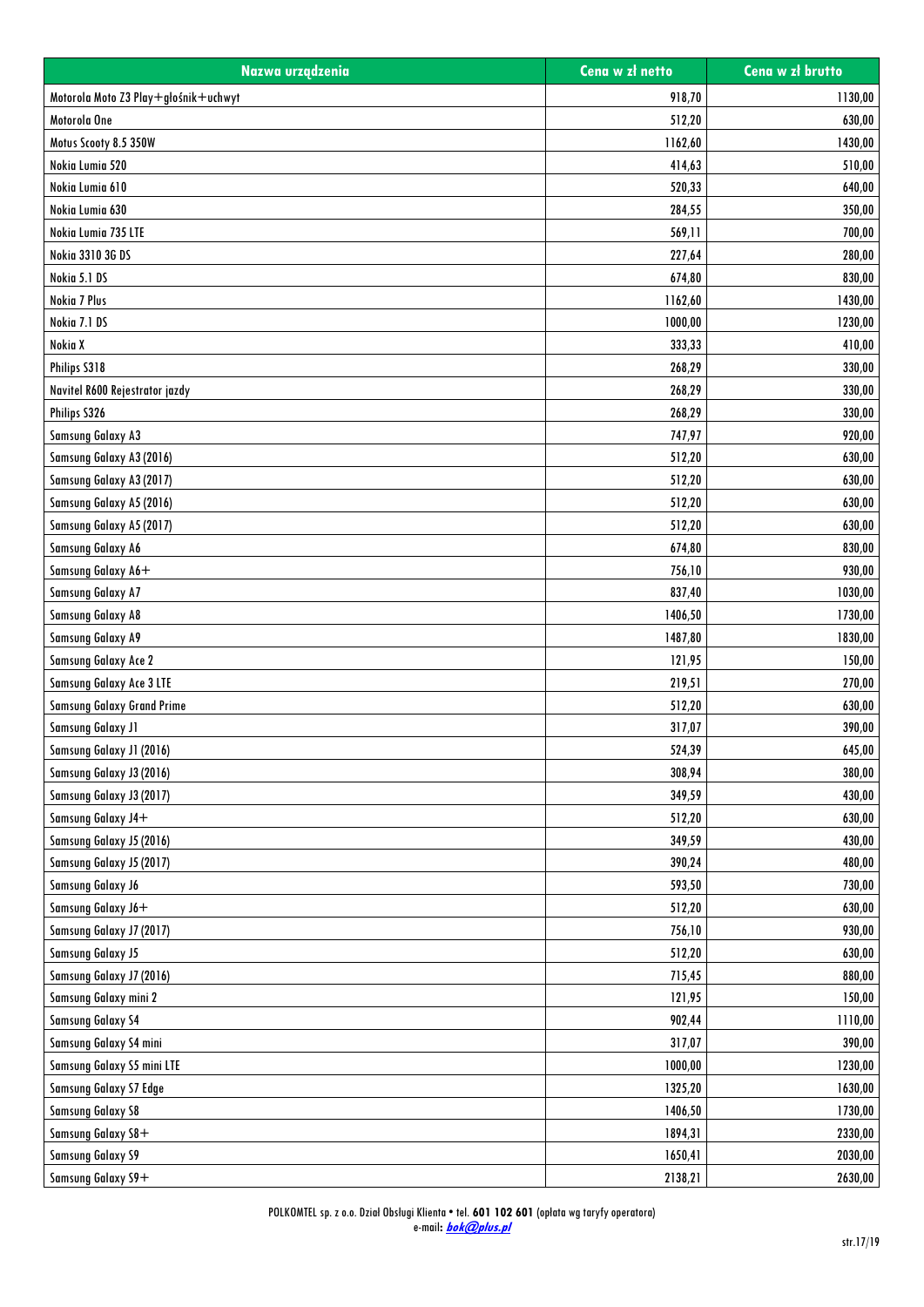| Nazwa urządzenia                          | Cena w zł netto | Cena w zł brutto |
|-------------------------------------------|-----------------|------------------|
| Samsung Galaxy S9+ 256GB                  | 2463,41         | 3030,00          |
| Samsung Galaxy S9+ z Gear S3 Frontier     | 3682,93         | 4530,00          |
| Samsung Galaxy Note 8                     | 2138,21         | 2630,00          |
| Samsung Galaxy Note 9                     | 2219,51         | 2730,00          |
| Samsung Galaxy Note 9 512GB               | 3276,42         | 4030,00          |
| <b>Samsung Galaxy Trend Plus</b>          | 219,51          | 270,00           |
| <b>Samsung Galaxy Young</b>               | 219,51          | 270,00           |
| Samsung Gear VR (R324)                    | 455,28          | 560,00           |
| Samsung S5611                             | 203,25          | 250,00           |
| Samsung UE50KU6000                        | 1325,20         | 1630,00          |
| Samsung UHD Smart TV 55 UE55KU6100        | 2056,91         | 2530,00          |
| Samsung Soundbar HW-K360                  | 365,85          | 450,00           |
| Samsung Smart TV 4K 50 UE50RU7172         | 1243,90         | 1530,00          |
| Samsung Smart TV 4K UE55RU7172            | 1487,80         | 1830,00          |
| Samsung UHD Smart TV 50 UE50MU6172        | 1813,01         | 2230,00          |
| Samsung UHD Smart TV 50 UE50NU7092        | 1650,41         | 2030,00          |
| Samsung UHD Smart TV 55 UE55MU6172        | 2056,91         | 2530,00          |
| Samsung UHD Smart TV 55 UE55NU7452        | 2056,91         | 2530,00          |
| <b>Samsung Xcover 3</b>                   | 227,64          | 280,00           |
| Sony Smart Watch 2                        | 317,07          | 390,00           |
| Sony Bravia 4K 55" XF75                   | 2869,92         | 3530,00          |
| Sony Xperia 1                             | 1243,90         | 1530,00          |
| Sony Xperia 5 + Słuchawki Sony WF-1000XM3 | 2056,91         | 2530,00          |
| Sony Xperia El                            | 317,07          | 390,00           |
| Sony Xperia E4                            | 414,63          | 510,00           |
| Sony Xperia E4g                           | 434,96          | 535,00           |
| Sony Xperia E5                            | 430,89          | 530,00           |
| Sony Xperia M2 LTE                        | 414,63          | 510,00           |
| Sony Xperia X                             | 593,50          | 730,00           |
| Sony Xperia XA                            | 268,29          | 330,00           |
| Sony Xperia Z5 compact                    | 837,40          | 1030,00          |
| Sony Xperia 10 Plus                       | 674,80          | 830,00           |
| Sony Xperia L1                            | 268,29          | 330,00           |
| Sony Xperia L3                            | 349,59          | 430,00           |
| Sony Xperia L4                            | 552,85          | 680,00           |
|                                           | 349,59          |                  |
| Sony Xperia XA1                           |                 | 430,00           |
| Sony Xperia XA1 Plus                      | 430,89          | 530,00           |
| Sony Xperia XA2                           | 593,50          | 730,00           |
| Sony Xperia XA2 Plus                      | 430,89          | 530,00           |
| Sony Xperia XZ1 Compact                   | 1081,30         | 1330,00          |
| Sony Xperia XZ2                           | 1243,90         | 1530,00          |
| Sony Xperia XZ Premium                    | 837,40          | 1030,00          |
| Xiaomi Mi 9T 6/64GB                       | 1325,20         | 1630,00          |
| Xiaomi Mi 9T Pro 128GB                    | 837,40          | 1030,00          |
| Xiaomi Redmi 5 Plus                       | 674,80          | 830,00           |
| Xiaomi Redmi 6A 16GB                      | 349,59          | 430,00           |
| Xiaomi Redmi 7                            | 268,29          | 330,00           |
| Xiaomi Redmi Note 5A Prime                | 593,50          | 730,00           |
| Xiaomi Redmi Note 7                       | 756,10          | 930,00           |